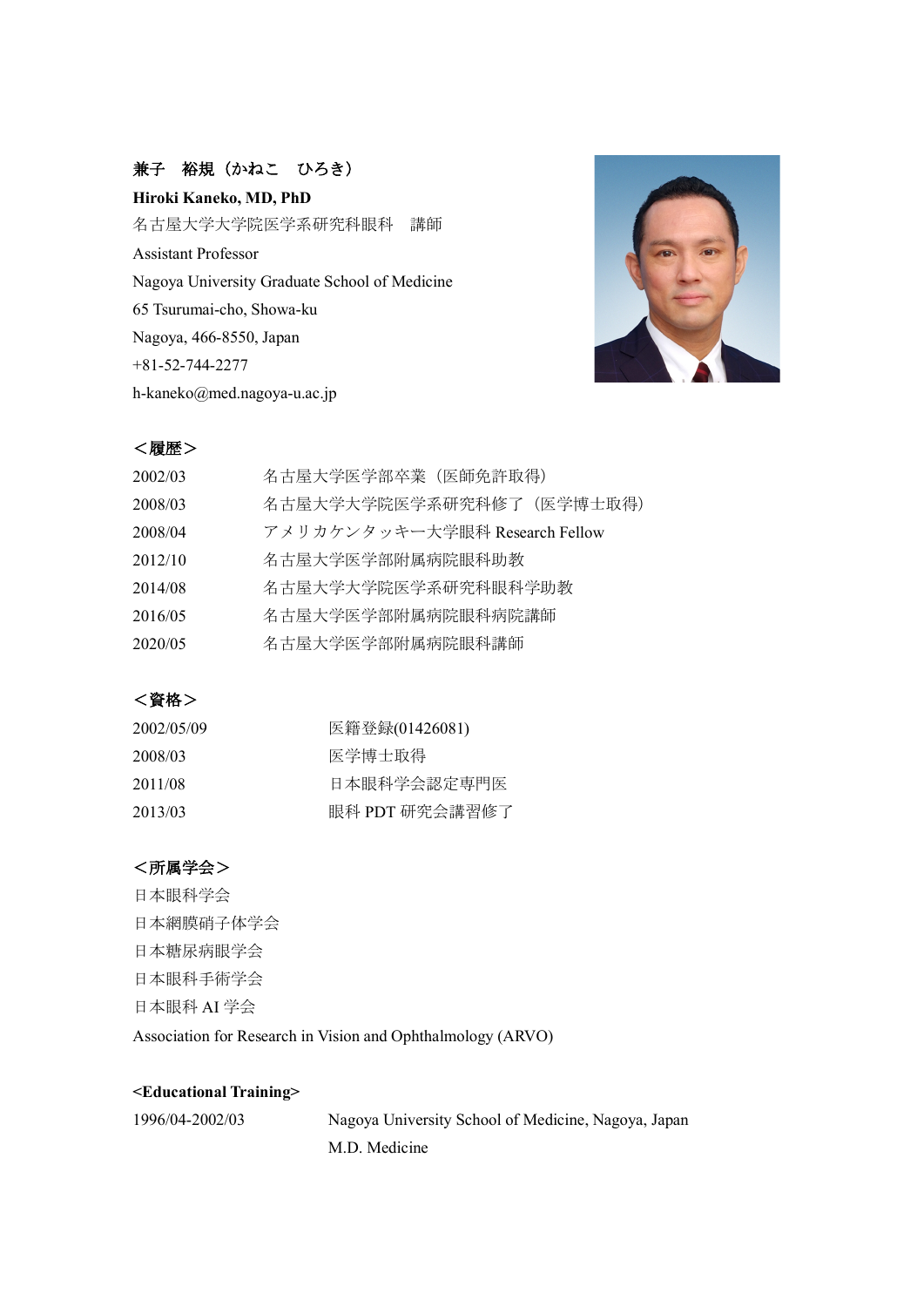| 2004/04-2008/03 | Nagoya University Graduate School of Medicine, Nagoya, Japan |
|-----------------|--------------------------------------------------------------|
|                 | Ph.D. Medicine                                               |

### **<Positions and Employment>**

| 2001/05-2003/03 |              | Resident Medicine Nishio Municipal Hospital, Aichi, Japan         |                                         |        |                               |
|-----------------|--------------|-------------------------------------------------------------------|-----------------------------------------|--------|-------------------------------|
| 2003/4-2004/03  | Resident     | Ophthalmology                                                     | Nishio Municipal Hospital, Aichi, Japan |        |                               |
| 2004/04-2008/03 |              | Clinical & Research Fellowship                                    | Retina                                  | Nagoya | University                    |
|                 |              | Graduate School of Medicine                                       |                                         |        |                               |
| 2008/04-2010/12 |              | Postdoctoral Fellow Ophthalmology & Visual Sciences University of |                                         |        |                               |
|                 | Kentucky USA |                                                                   |                                         |        |                               |
| 2011/1-2012/9   |              | Division Chief in Ophthalmology,                                  |                                         |        | Yokkaichi Municipal Hospital, |
|                 | Mie, Japan   |                                                                   |                                         |        |                               |
| $2012/10-$      |              | Assistant Professor, Dept. of Ophthalmology, Nagoya University    |                                         |        |                               |
|                 |              | Graduate School of Medicine, Nagoya, japan                        |                                         |        |                               |

### **<Other Experience and Professional Memberships>**

| $2003 -$ | Member, Japanese Ophthalmological Society (JOS)                     |
|----------|---------------------------------------------------------------------|
| 2005-    | Member, Japanese Retina and Vitreous Society                        |
| 2006-    | Member, Association for Research in Vision and Ophthalmology (ARVO) |
| 2011-    | Certified Board Member, JOS                                         |
| 2012-    | Member, Japanese Society of Ophthalmic Surgeons                     |

### **<Honors and Awards>**

| 2008 | Santen Pharmaceutical Travel Grant, (ARVO)                               |
|------|--------------------------------------------------------------------------|
| 2012 | Wakamoto Conference of Advanced Medicine of Ophthalmology in Tokyo, Gold |
|      | Award                                                                    |
| 2013 | Grant-in-Aid for Young Scientists (A) $\&$ Grant-in-Aid for Challenging  |
|      | Exploratory Research from the Japan Society for the Promotion of Science |
|      | Chukyo Longevity Medical and Promotion Foundation                        |
| 2014 | Takeda Science Foundation                                                |
|      | Yokoyama Foundation for Clinical Pharmacology (YRY1411)                  |

# **<**研究費・助成金**>**

平成 25 年度-27 年度 日本学術振興会 若手研究(A) 研究課題番号: 25713056 (2013/4/1-2017/3/31)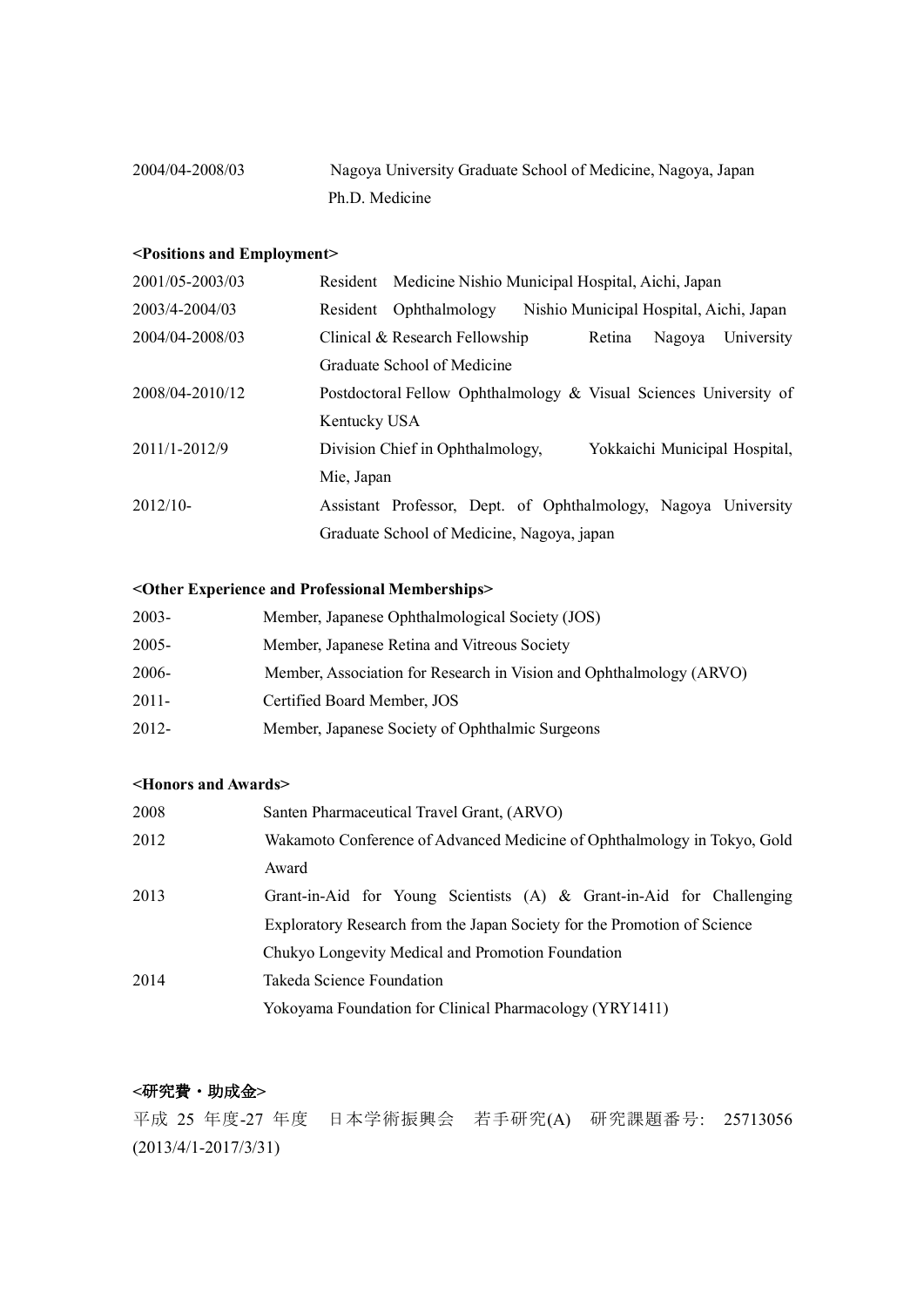平成 25 年度-26 年度 日本学術振興会 挑戦的萌芽研究 研究課題番号: 20647458 (2013/4/1-2016/3/31)

平成 29 年度-30 年度 日本学術振興会 若手研究(B) 研究課題番号: 17K16963 (2017/4/1-2019/3/31)

平成 31 (令和元) 年度-令和 3 年度 日本学術振興会 基盤研究(C) 研究課題番号: 19K09988 (2019/4/1-2022/3/31)

### <助成金>

| 2013年 | 一般財団法人中京長寿医療研究推進団 第1回医学研究助成金(H26 年 |
|-------|------------------------------------|
|       | 度)                                 |
|       | 日比野基金医学海外研究交流助成                    |
| 2014年 | 一般財団法人横山臨床薬理研究助成基金(H26年度)          |
|       | 一般財団法人共済団医学研究奨励助成金                 |
|       | 一般財団法人代謝異常治療研究基金                   |
|       | 公益財団法人武田科学振興財団医学系研究奨励(臨床)          |
|       | 公益財団法人難病医学研究財団医学研究奨励助成             |
| 2015年 | 公益財団法人上原記念生命科学財団研究助成(研究奨励金)        |
| 2016年 | 一般財団法人中京長寿医療研究推進団 第4回医学研究助成金       |
|       | 一般財団法人伊藤忠兵衛基金学術研究助成                |
|       | 名古屋大学医学部附属病院先端研究支援                 |
|       | 公益信託三島済一記念眼科研究国際交流基金               |
| 2017年 | 第 26 回公益財団法人堀科学芸術振興財団・第 4 部研究助成    |
|       | 公益財団法人豊秋奨学会 平成 29 年度海外渡航旅費助成       |
| 2018年 | 公益財団法人武田科学振興財団ビジョナリーリサーチ (スタート)    |
|       | 公益財団法人高齢者眼疾患研究財団 2018 年度研究助成       |
| 2020年 | 2019 年度参天製薬創業者記念眼科医学研究基金           |
|       | 公益財団法人市原国際奨学財団 2020 年度研究助成         |
|       | 愛知健康推進財団 2020 年度研究助成               |
| 2021年 | エイエムオー・ジャパン株式会社契約研究助成金             |

#### **<Grants>**

平成 25 年度-27 年度 日本学術振興会 若手研究(A) 研究課題番号: 25713056 (2013/4/1-2017/3/31)

Japan Society for the Promotion of Science, Grant-in-Aid for Young Scientists (A), Project ID: 25713056, (2013/4/1-2017/3/31)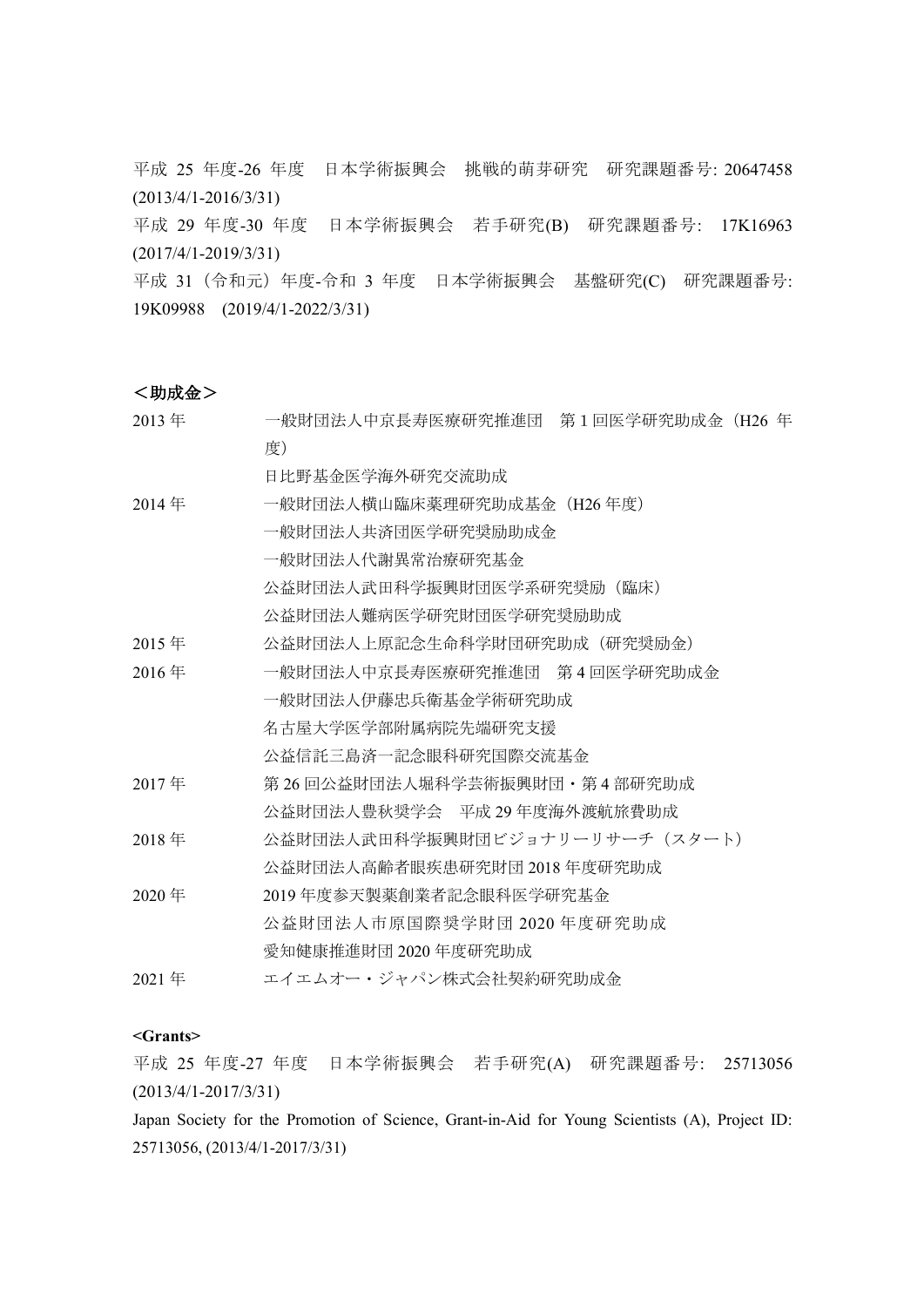"萎縮型加齢黄斑変性のモデルマウス確立と、その病態の解明"

英題 (自作) "Elucidation of the pathogenesis of dry age-related macular degeneration by generating new model mouse"

平成 25 年度-26 年度 日本学術振興会 挑戦的萌芽研究 研究課題番号: 20647458 (2013/4/1-2016/3/31)

Japan Society for the Promotion of Science, Grant-in-Aid for challenging Exploratory Research, Project ID: 20647458, (2013/4/1-2016/3/31)

"抗アレルギー治療は滲出型加齢黄斑変性に対する新たな治療法になりえるのか?"

英題 (自作) "New therapeutic possibility of anti-allergic drugs for wet age-related macular degeneration"

平成 29 年度-30 年度 日本学術振興会 若手研究(B) 研究課題番号: 17K16963 (2017/4/1-2019/3/31)

Japan Society for the Promotion of Science, Grant-in-Aid for Young Scientists(B), Project ID: 17K16963

"難治性網膜疾患の進行防止と、VEGF に依存しない追加治療法の充実"

平成 31 (令和元) 年度-令和 3 年度 日本学術振興会 基盤研究(C) 研究課題番号: 19K09988 (2019/4/1-2022/3/31)

Japan Society for the Promotion of Science, Grant-in-Aid for Scientific Research (C) (H.K., 19K09988) from JSPS KAKENHI (http://www.jsps.go.jp/)

"原因不明のシリコーンオイル関連視力低下(SORVL)は完全に予防できるのか?"

#### 受賞歴

- 2015 年 名古屋大学医師会研究奨励賞
- 2016 年 日本眼科学会学術奨励賞
- 2016 年 日本網膜硝子体学会第 9 回田野 Young Investigator's Award
- 2018 年 第 23 回 ROHTO 賞
- 2020年 第5回バイエルレチナアワード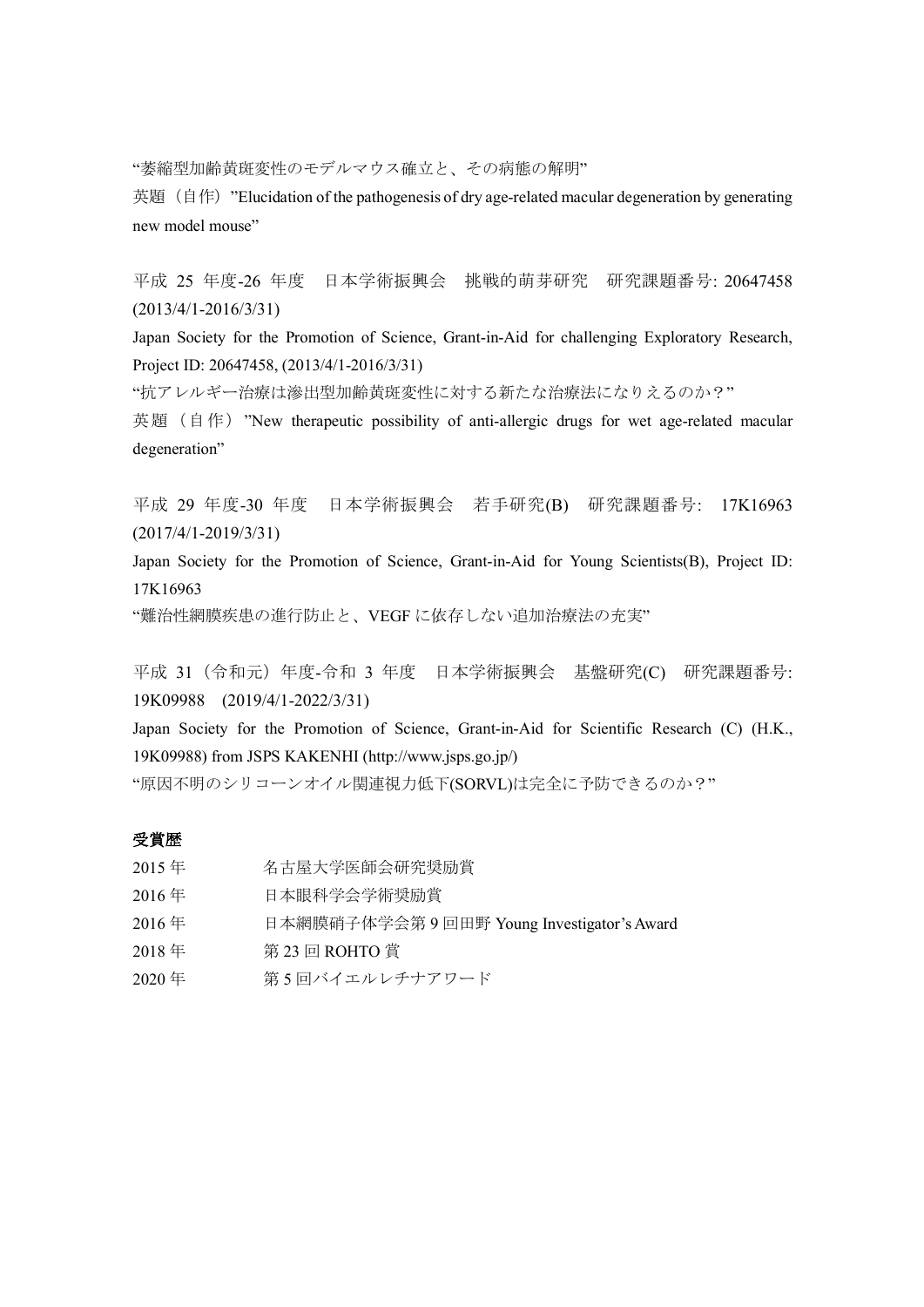## **Biography**

### **International**

- 1. **Kaneko H\***, Matsuzaki S, Okazaki Y, Kudo D. "Polymerase chain reaction during the treatment of acute retinal necrosis." *Jpn J Ophthalmol*. 2005;49(1):63-4. (\*Corresponding author) (査読あり)
- 2. Nishiguchi KM, Nakamura M, **Kaneko H**, Kachi S, Terasaki H. "The role of VEGF and VEGFR2/Flk1 in proliferation of retinal progenitor cells in murine retinal degeneration."

*Invest Ophthalmol Vis Sci***.** 2007;48(9):4315-20. (査読あり)

3. Nishiguchi KM, **Kaneko H**, Nakamura M, Kachi S, Terasaki H. "Identification of photoreceptor precursors in the pars plana during ocular development and after retinal injury."

*Invest Ophthalmol Vis Sci***.** 2008;49(1):422-8. (査読あり)

- 4. **Kaneko H**, Nishiguchi KM, Nakamura M, Kachi S, Terasaki H. "Retardation of photoreceptor degeneration in the detached retina of rd1 mouse." **Invest Ophthalmol Vis Sci.** 2008;49(2):781-7 (査読あり)
- 5. **Kaneko H**, Nishiguchi KM, Nakamura M, Kachi S, Terasaki H. "Characteristics of bone marrow-derived microglia in the normal and injured retina." *Invest Ophthalmol Vis Sci.* 2008;49(9):4162-8. (査読あり)
- 6. Nishiguchi KM, **Kaneko H**, Nakamura M, Kachi S, Terasaki H. "Generation of immature retinal neurons from proliferating cells in the pars plana after retinal histogenesis in mice with retinal degeneration." *Mol Vis.* 2009;15:187-99. (査読あり)
- 7. Takeda A, Baffi JZ, Kleinman ME, Cho WG, Nozaki M, Yamada K, **Kaneko H**, Albuquerque RJ, Dridi S, Saito K, Raisler BJ, Budd SJ, Geisen P, Munitz A, Ambati BK, Green MG, Ishibashi T, Wright JD, Humbles AA, Gerard CJ, Ogura Y, Pan Y, Smith JR, Grisanti S, Hartnett ME, Rothenberg ME, Ambati J.

"CCR3 is a target for age-related macular degeneration diagnosis and therapy." *Nature.* 2009;460(7252):225-30. (査読あり)

8. Albuquerque RJ, Hayashi T, Cho WG, Kleinman ME, Dridi S, Takeda A, Baffi JZ, Yamada K, *Kaneko H*, Green MG, Chappell J, Wilting J, Weich HA, Yamagami S, Amano S, Mizuki N, Alexander JS, Peterson ML, Brekken RA, Hirashima M, Capoor S, Usui T, Ambati BK, Ambati J.

"Alternatively spliced vascular endothelial growth factor receptor-2 is an essential endogenous inhibitor of lymphatic vessel growth."

*Nat Med.* 2009;15(9):1023-30. (査読あり)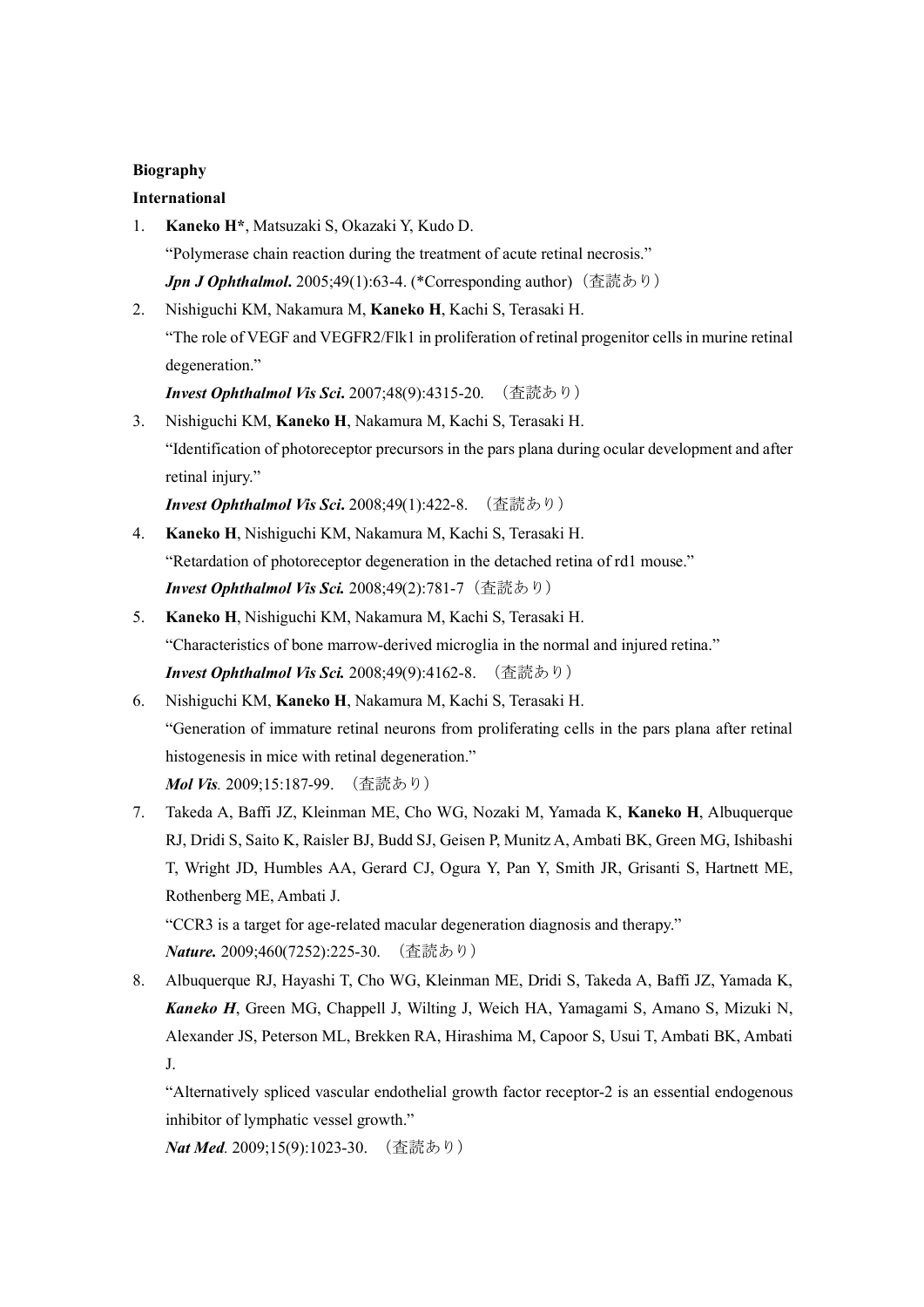9. Yasuma TR, Nakamura M, Nishiguchi KM, Kikuchi M, **Kaneko H**, Niwa T, Hamajima N, Terasaki H.

"Elevated C-reactive protein levels and ARMS2/HTRA1 gene variants in subjects without agerelated macular degeneration."

*Mol Vis.* 2010;16:2923-30. (査読あり)

- 10. Kataoka K, Nishiguchi KM, **Kaneko H**, van Rooijen N, Kachi S, Terasaki H. "The roles of vitreal macrophages and circulating leukocytes in retinal neovascularization." *Invest Ophthalmol Vis Sci.* 2011;52(3):1431-8. (査読あり)
- 11. **Kaneko H**, Dridi S, Tarallo V, Gelfand BD, Fowler BJ, Cho WG, Kleinman ME, Ponicsan SL, Hauswirth WW, Chiodo VA, Karikó K, Yoo JW, Lee DK, Hadziahmetovic M, Song Y, Misra S, Chaudhuri G, Buaas FW, Braun RE, Hinton DR, Zhang Q, Grossniklaus HE, Provis JM, Madigan MC, Milam AH, Justice NL, Albuquerque RJ, Blandford AD, Bogdanovich S, Hirano Y, Witta J, Fuchs E, Littman DR, Ambati BK, Rudin CM, Chong MM, Provost P, Kugel JF, Goodrich JA, Dunaief JL, Baffi JZ, Ambati J.

"DICER1 deficit induces Alu RNA toxicity in age-related macular degeneration." *Nature.* 2011;471(7338):325-30. (査読あり)

12. Kleinman ME, **Kaneko H**, Cho WG, Dridi S, Fowler BJ, Blandford AD, Albuquerque RJ, Hirano Y, Terasaki H, Kondo M, Fujita T, Ambati BK, Tarallo V, Gelfand BD, Bogdanovich S, Baffi JZ, Ambati J.

"Short-interfering RNAs Induce Retinal Degeneration via TLR3 and IRF3" *Mol Ther.* 2012;20(1):101-8. Equal contribution (査読あり)

13. Tarallo V, Hirano Y, Gelfand BD, Dridi S, Kerur N, Kim Y, Cho WG, **Kaneko H**, Fowler BJ, Bogdanovich S, Albuquerque RJ, Hauswirth WW, Chiodo VA, Kugel JF, Goodrich JA, Ponicsan SL, Chaudhuri G, Murphy MP, Dunaief JL, Ambati BK, Ogura Y, Yoo JW, Lee DK, Provost P, Hinton DR, Núñez G, Baffi JZ, Kleinman ME, Ambati J. "DICER1 Loss and Alu RNA Induce Age-Related Macular Degeneration via the NLRP3 Inflammasome and MyD88."

*Cell.* 2012;149(4):847-59. (査読あり)

- 14. Deokule SP, Baffi JZ, Guo H, Nazzaro M, **Kaneko H.** "Evaluation of extended release brimonidine intravitreal device in normotensive rabbit eyes." *Acta Ophthalmol.* 2012;90(5):e344-8 (査読あり)
- 15. Kim Y, Tarallo V, Kerur N, Yasuma T, Gelfand BD, Bastos-Carvalho A, Hirano Y, Yasuma R, Mizutani T, Fowler BJ, Li S, **Kaneko H**, Bogdanovich S, Ambati BK, Hinton DR, Hauswirth WW, Hakem R, Wright C, Ambati J.

"DICER1/Alu RNA dysmetabolism induces Caspase-8-mediated cell death in age-related macular degeneration."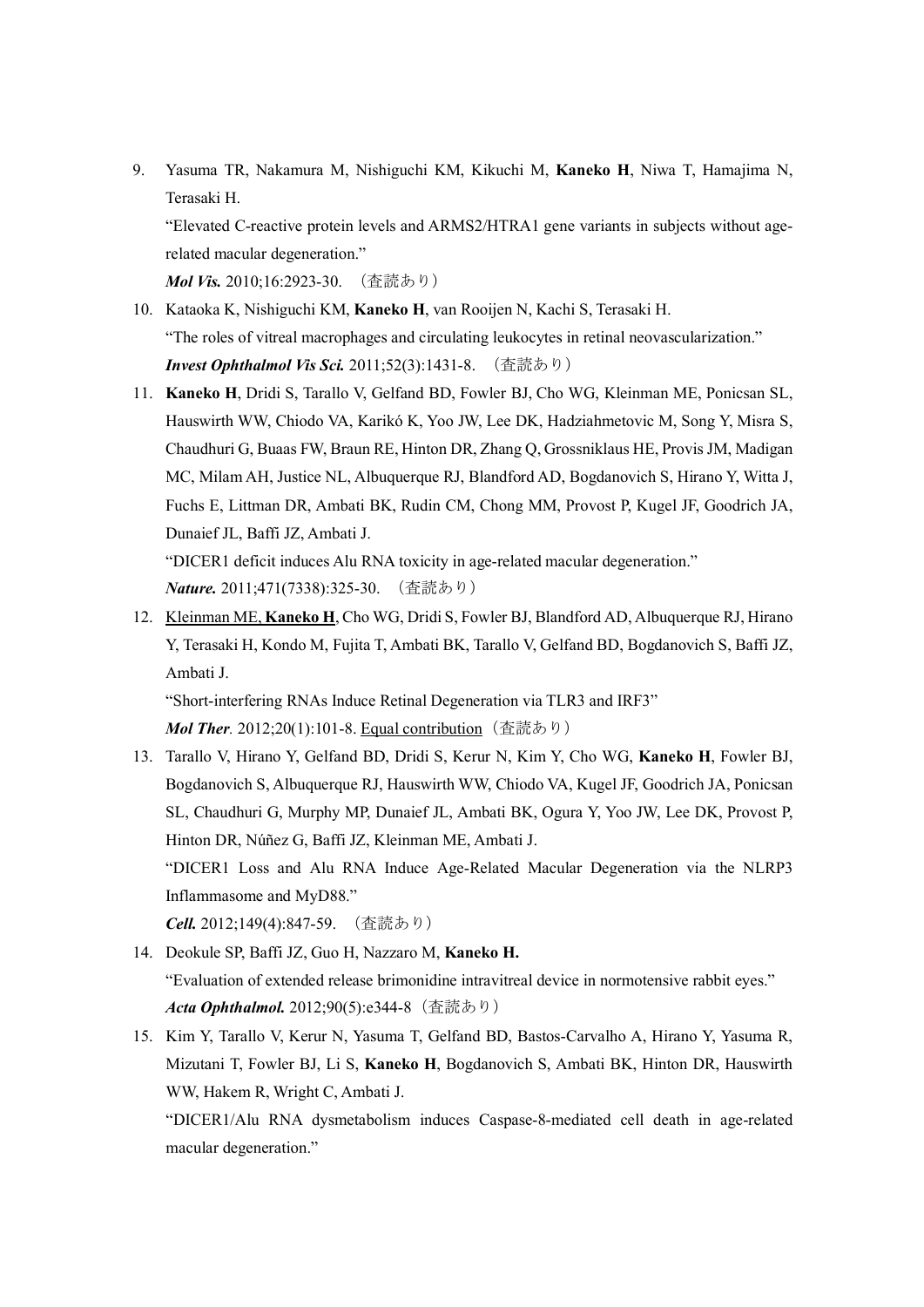**Proc Natl Acad Sci U S A.** 2014:111(45):16082-7 (査読あり)

16. Ijima R, **Kaneko H\*,** Ye F, Nagasaka Y, Takayama K, Kataoka K, Kachi S, Iwase T, Terasaki H. "Interleukin-18 induces retinal pigment epithelium degeneration in mice." *Invest Ophthalmol Vis Sci.* 2014;55(10):6673-8. (\*Corresponding author) (査読あり)

### 17. **Kaneko H\***.

"Author response: interleukin-18 bioactivity and dose: data interpretation at a crossroads." *Invest Ophthalmol Vis Sci.* 2014;55(12):8350-2. (\*Corresponding author)

18. Iwase S, **Kaneko H\***, Fujioka C, Sugimoto K, Kondo M, Takai Y, Kachi S, Terasaki H. "A long-term follow-up of patients with retinopathy of prematurity treated with photocoagulation and cryotherapy".

*Nagoya J Med Sci.* 2014;76(1-2):121-8. (\*Corresponding author) (査読あり)

- 19. Hirano Y, Yasuma T, Mizutani T, Fowler B, Tarallo V, Yasuma R, Kim Y, Carvalho AB, Kerur N, Gelfand B, He S, Zhang X, Nozaki M, Ijima R, **Kaneko H**, Ogura Y, Terasaki H, Nunez G, Ambati B, Hinton D, Nagai H, Haro I, Ambati J "IL-18 is not therapeutic for neovascular age-related macular degeneration" *Nat Med.* 2014;20(12):1372-5. (査読あり)
- 20. **Kaneko H\***, Ye F, Ijima R, Kachi S, Kato S, Nagaya M, Higuchi A, Terasaki H "Histamine H4 receptor as a new therapeutic target for choroidal neovascularization in agerelated macular degeneration."

*Br J Pharmacol,* 2014;171(15):3754-63 (\*Corresponding author) (査読あり)

- 21. Ye F, **Kaneko H\***, Nagasaka Y, Ijima R, Nakamura K, Nagaya M, Takayama K, Kajiyama H, Senga T, Tanaka H, Mizuno M, Kikkawa F, Hori M, Terasaki H "Plasma-activated medium suppresses choroidal neovascularization in mice: a new therapeutic concept for age-related macular degeneration" **Sci Rep** 2015; 5:7705 (\*Corresponding author) (査読あり)
- 22. Ijima R, **Kaneko H\***, Ye F, Takayama K, Nagasaka Y, Kataoka K, Funahashi Y, Iwase T, Kachi S, Kato S, Terasaki H "Suppression of laser-induced choroidal neovascularization by the oral medicine targeting histamine receptor h4 in mice"

*Transl Vis Sci Technol.* 2015;4(2):6 (\*Corresponding author) (査読あり)

- 23. Kataoka K, Matsumoto H, **Kaneko H**, Notomi S, Takeuchi K, Harry S, Atik A, Murakami Y, Kip C, Terasaki H, Miller J. Demetrios V. "Macrophage- and RIP3-dependent inflammasome activation exacerbates retinal detachmentinduced photoreceptor cell death" *Cell Death Dis* 2015;6:e1731. (査読あり)
- 24. Yasuda S, Kachi S, Kondo M, Ueno S, **Kaneko H**, Terasaki H. "Significant Correlation between Retinal Venous Tortuosity and Aqueous Vascular Endothelial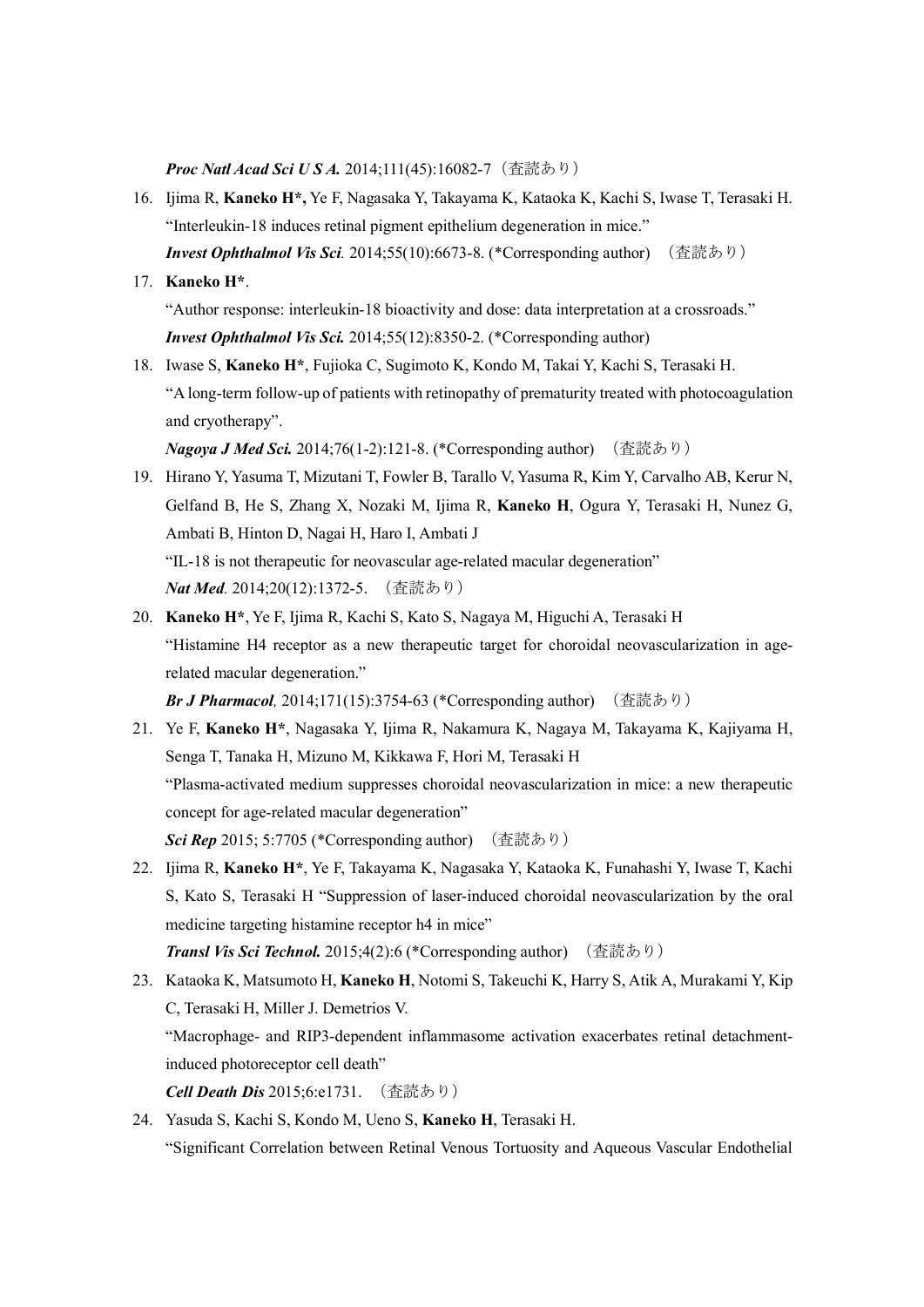Growth Factor Concentration in Eyes with Central Retinal Vein Occlusion." *PLoS One.* 2015:10(7):e0134267. (査読あり)

25. Yanagida K, Iwase T, Yamamoto K, Ra E, **Kaneko H**, Murotani K, Matsui S, Terasaki H. "Sex-Related Differences in Ocular Blood Flow of Healthy Subjects Using Laser Speckle Flowgraphy."

*Invest Ophthalmol Vis Sci***.** 2015;56(8):4880-90. (査読あり)

- 26. Iwase T, Ra E, Yamamoto K, **Kaneko H**, Ito Y, Terasaki H. "Differences of Retinal Blood Flow Between Arteries and Veins Determined by Laser Speckle Flowgraphy in Healthy Subjects." *Medicine (Baltimore)*. 2015;94(33):e1256. (査読あり)
- 27. **Kaneko H\***, Ra E, Kawano K, Yasukawa T, Takayama K, Iwase T, Terasaki H. "Surgical Videos with Synchronised Vertical 2-Split Screens Recording the Surgeons' Hand Movement"

*Ophthalmologica,* 2015;234:243-246 (\*Corresponding author) (査読あり)

- 28. Tanaka H, Mizuno M, Ishikawa K, Kondo H, Takeda K, Hashizume H, Nakamura K, Utsumi F, Kajiyama H, Kano H, Okazaki Y, Toyokuni S, Akiyama S, Maruyama S, Yamada S, Kodera Y, **Kaneko H**, Terasaki H, Hara H, Adachi T, Iida M, Yajima I, Kato M, Kikkawa F, Hori M "Plasma with high electron density and Plasma-Activated Medium for Cancer Treatment" *Clinical Plasma Medicine,* 2015;3;72-76(査読あり)
- 29. Matsui A, **Kaneko H\***, Kachi S, Ye F, Hwang SJ, Katayama K, Nagasaka Y, Sugita T, Terasaki H.

"Expression of Vascular Endothelial Growth Factor by Retinal Pigment Epithelial Cells Induced by Amyloid Beta is Depressed by an Endoplasmic Reticulum Stress Inhibitor"

**Ophthalmic Res**, 2016;55:37-44 (\*Corresponding author) (査読あり)

- 30. Sato C, **Kaneko H\*,** Kondo T, Takayama K, Yasuda S, Terasaki H. "Association of intraocular pressure changes with right ventricular diameter and brain natriuretic peptide in a case of pulmonary arterial hypertension" **J Glaucoma**. 2016;25(3):e295-8. (\*Corresponding author) (査読あり)
- 31. Bogdanovich S, Kim Y, Mizutani T, Yasuma R, Bastos-Carvalho A, Kerur N, Hirano Y, Baffi J, Tarallo V, Li S, Yasuma T, Arpitha P, Fowler B, Gelfand B, Tudisco L, Cicatiello V, Apicella I, De Falco S, Greco A, Brunetti A, Ruvo M, Sandomenico A, Nozaki M, Ogura Y, **Kaneko H**, Ijima R, Terasaki H, Ambati BK, Leusen J, Langdon W, Clark M, Armour K, Bruhns P, Verbeek J, Wright C, Ambati J "Human IgG1 antibodies suppress angiogenesis in a target-independent manner" *Signal Transduction and Targeted Therapy*. 2016;1 (査読あり)
- 32. Takayama K, **Kaneko H\***, Hwang SJ, Ye F, Higuchi A, Tsunekawa T, Matsuura T, Iwase T,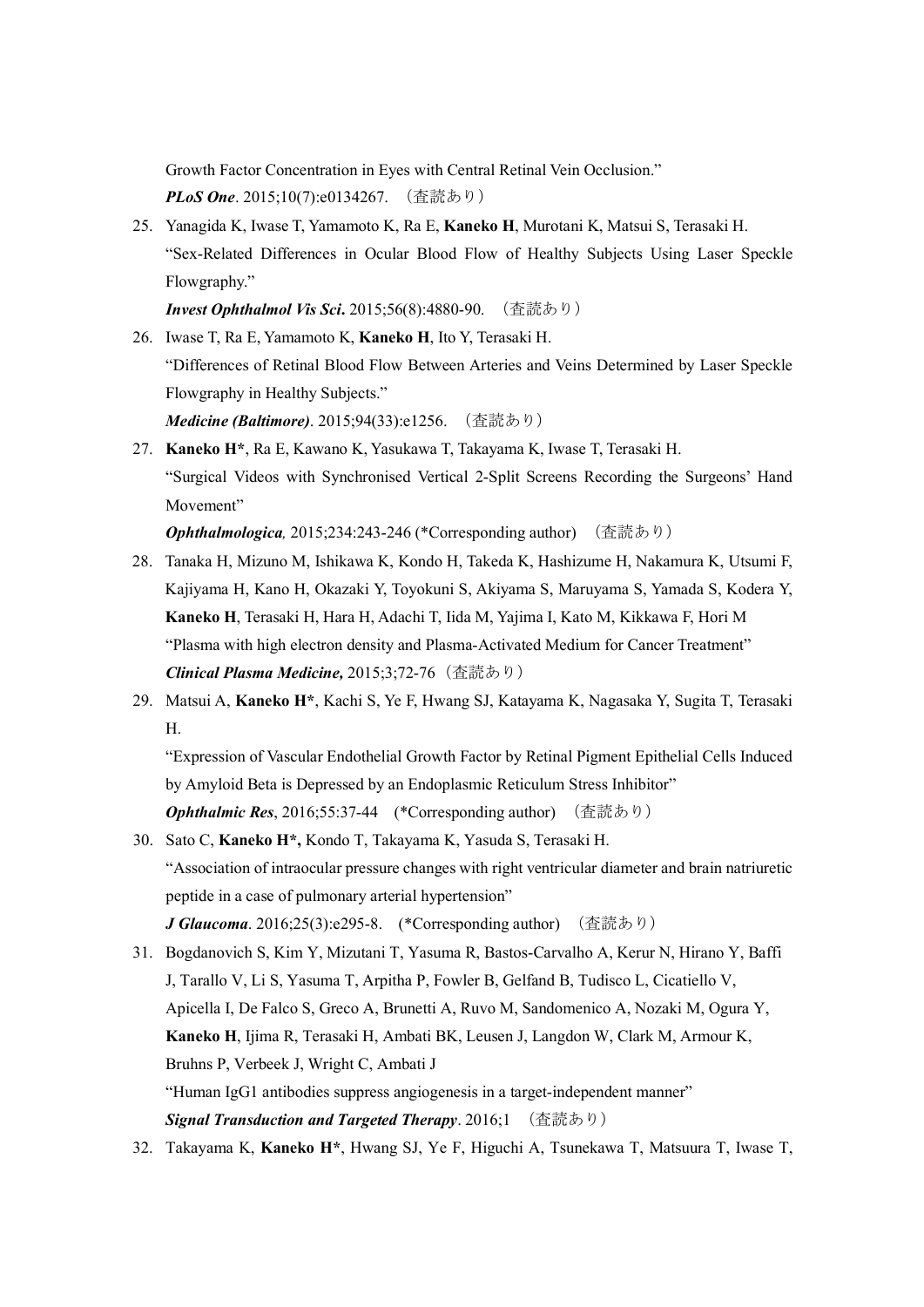Asami T, Ito Y, Ueno S, Yasuda S, Nonobe N, Terasaki H

"Increased ocular levels of microRNA-148a in cases of retinal detachment promote epithelial– mesenchymal transition"

*Invest Ophthalmol Vis Sci.* 2016;57(6):2699-705. (\*Corresponding author) (査読あり)

- 33. Ye F, **Kaneko H\***, Hayashi Y, Takayama K, Hwang SJ, Nishizawa Y, Kimoto R, Nagasaka Y, Tsunekawa T, Matsuura T, Yasukawa T, Kondo T, Terasaki H. "Malondialdehyde induces autophagy dysfunction and VEGF secretion in the retinal pigment epithelium in age-related macular degeneration." *Free Radic Biol Med.* 2016;94:121-134. Equal contribution (\*Corresponding author) (査読あり)
- 34. Takayama K, **Kaneko H\***, Terasaki H "A Case of Immunoglobulin G4-Associated Anterior Uveitis and Remitting Seronegative Symmetrical Synovitis with Pitting Edema Syndrome" **Ocul Immunol Inflamm**. 2016,18:1-2. (\*Corresponding author) (査読あり)
- 35. Iwase T, Ra E, Asami T, Yamamoto K, **Kaneko H**, Terasaki H. "Pyramidal-Shaped Residual Subretinal Fluid at Fovea After Intravitreal Injection of Perfluoron-Octane in Eyes With Fovea-Off Rhegmatogenous Retinal Detachment." **Retina**. 2016;36(11):e108-e110 (査読あり)
- 36. Asami T, Terasaki H, Ito Y, Sugita T, **Kaneko H**, Nishiyama J, Namiki H, Kobayashi M, Nishizawa N.

"Development of a Fiber-Optic Optical Coherence Tomography Probe for Intraocular Use." *Invest Ophthalmol Vis Sci.* 2016;57(9):OCT568-74.(査読あり)

- 37. Takayama K, **Kaneko H**, Ueno S, Maruko R, Piao CH, Yasuda S, Kawano K, Ito Y, Terasaki H. "Evaluation of Short-Term Outcomes of Intravitreal Aflibercept Injections for Age-Related Macular Degeneration Using Focal Macular Electroretinography." **Retina.** Retina. 2017 Mar;37(3):553-560. (査読あり)
- 38. Takayama K, **Kaneko H\***, Kataoka K, Ueno S, Chang-Hua P, Ito Y, Terasaki H. "Short-term focal macular electroretinogram of eyes treated by aflibercept & photodynamic therapy for polypoidal choroidal vasculopathy." *Graefes Arch Clin Exp Ophthalmol*. 2017 Mar;255(3):449-455. [Epub ahead of print]
- (\*Corresponding author) (査読あり) 39. Takayama K, Ito Y, **Kaneko H**, Nagasaka Y, Tsunekawa T, Sugita T, Terasaki H. "Crosssectional pupillographic evaluation of relative afferent pupillary defect in age-related macular

degeneration."

*Medicine (Baltimore).* 2016;95(39):e4978. (査読あり)

40. Takayama K, **Kaneko H**\*, Kataoka K, Kimoto R, Hwang SJ, Ye F, Nagasaka Y, Tsunekawa T,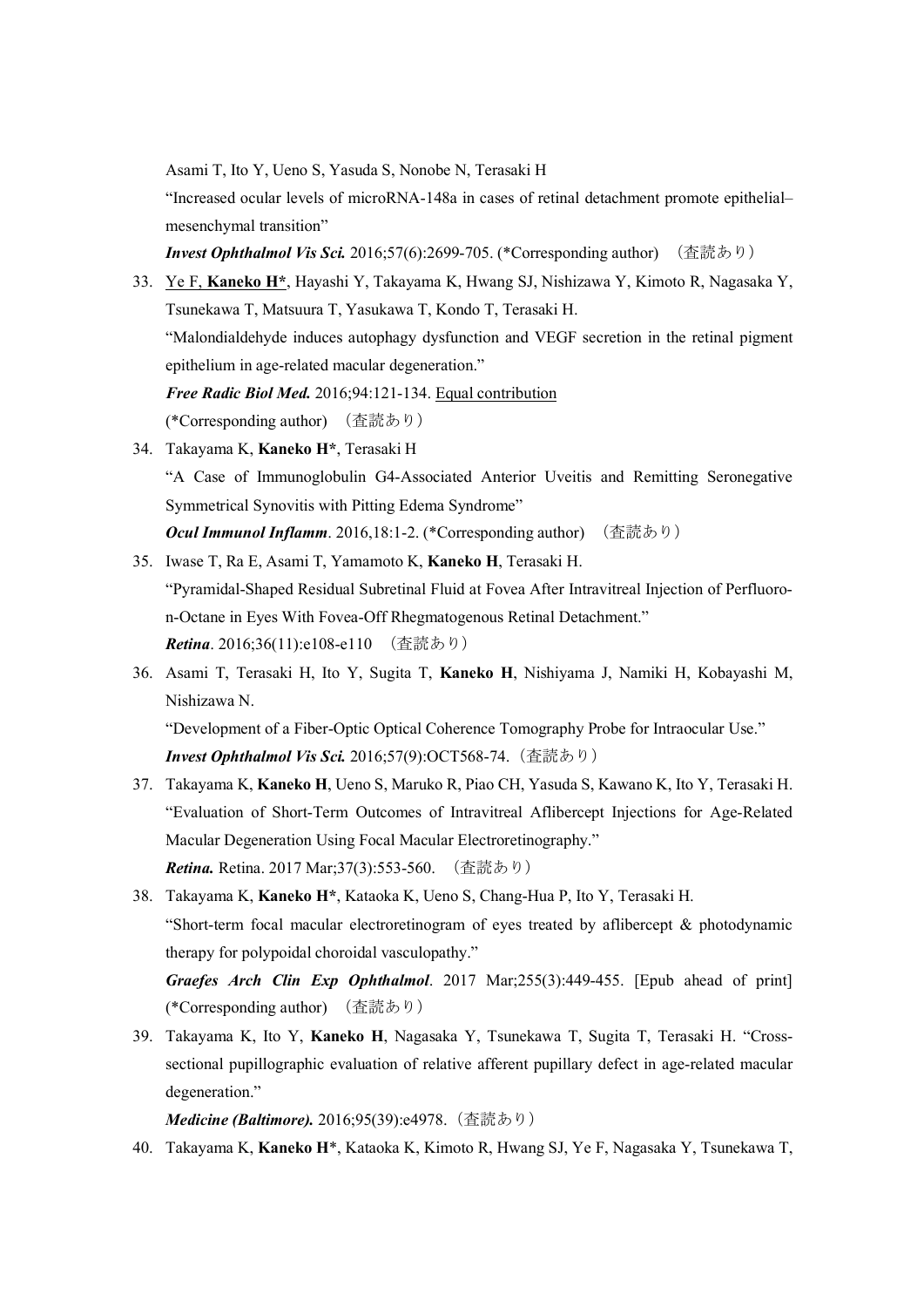Matsuura T, Nonobe N, Ito Y, Terasaki H.

"Nuclear Factor (Erythroid-Derived)-Related Factor 2-Associated Retinal Pigment Epithelial Cell Protection under Blue Light-Induced Oxidative Stress."

*Oxid Med Cell Longev.* 2016:8694641. (\*Corresponding author) (査読あり)

- 41. Takayama K, Ito Y, **Kaneko H**, Kataoka K, Ra E, Terasaki H. "Optical coherence tomography angiography in leber hereditary optic neuropathy." *Acta Ophthalmol.* 2017 Jun;95(4):e344-e345.(査読あり)
- 42. Asami T, **Kaneko H**, Miyake K, Ota I, Miyake G, Kato S, Yasuda S, Iwase T, Ito Y, Terasaki H. "An Endovascular Cannulation Needle with an Internal Wire for the Fragmentation of Thrombi in Retinal Vein Occlusion."

*Transl Vis Sci Technol.* 2016 Sep 30;5(5):9.

43. Matsuura T, Takayama K, **Kaneko H**\*, Ye F, Fukukita H, Tsunekawa T, Kataoka K, Hwang SJ, Nagasaka Y, Ito Y, Terasaki H "Nutritional Supplementation Inhibits the Increase in Serum Malondialdehyde in Patients with Wet Age-related Macular Degeneration"

*Oxid Med Cell Longev.* 2017;2017:9548767 (\*Corresponding author) (査読あり)

44. Tsunekawa T, **Kaneko H**\*, Takayama K, Hwang SJ, Oishi A, Nagasaka Y, Ye F, Iwase T, Nonobe N, Ueno S, Ito Y, Yasuda S, Matsuura T, Shimizu H, Suzumura A, Kataoka K, Terasaki H

"Correlation between miR148 expression in vitreous and severity of rhegmatogenous retinal detachment"

**Biomed Res Int.** 2017;2017:3427319. (\*Corresponding author) (査読あり)

45. **Kaneko H**\*, Asami T, Sugita T, Tsunekawa T, Matsuura T, Takayama K, Yamamoto K, Kachi S, Ito Y, Ueno S, Nonobe N, Kataoka K, Suzumura A, Iwase T, Terasaki H "Better visual outcome by intraocular lens ejection in geriatric patients with ruptured ocular injuries"

*PLoS One.* 2017 Jan 20;12(1):e0170094 (\*Corresponding author) (査読あり)

46. Nagasaka Y, **Kaneko H**\*, Ye F, Kachi S, Asami T, kato S, Takayama K, Hwang SJ, Kataoka K, Shimizu H, Iwase T, Funahashi Y, Higuchi A, Senga T, Terasaki H. "Role of Caveolin-1 for Blocking the Epithelial-Mesenchymal Transition in Proliferative Vitreoretinopathy"

*Invest Ophthalmol Vis Sci.* 2017 Jan 1;58(1):221-229 (\*Corresponding author) (査読あり)

47. Takayama K, **Kaneko H**, Kachi S, Ra E, Ito Y, Terasaki H.

"High-dose intravenous pulse steroid therapy for optic disc swelling and subretinal fluid in nonarteritic anterior ischemic optic neuropathy."

*Nagoya J Med Sci.* 2017 Feb;79(1):103-108. (査読あり)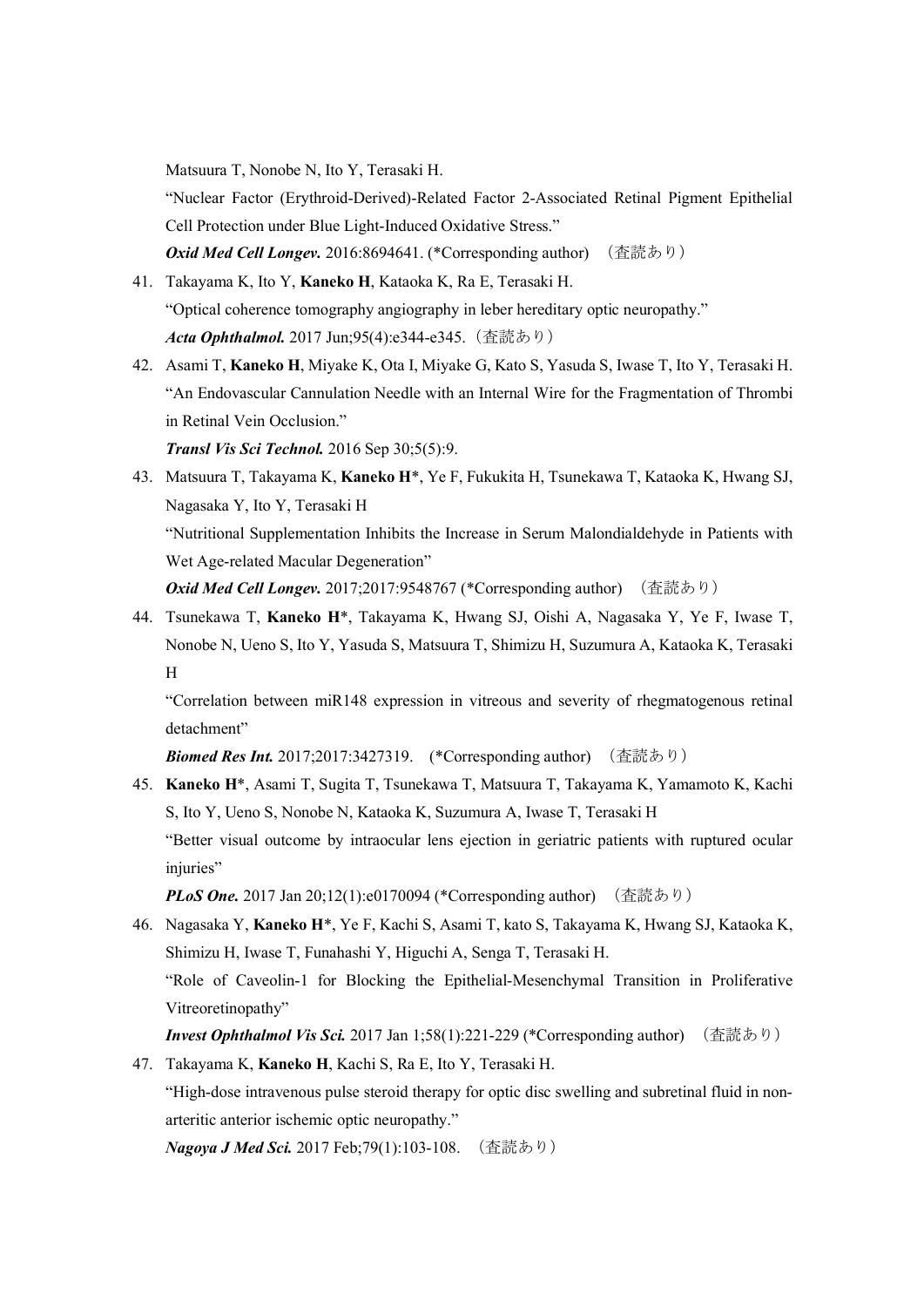- 48. Ra E, Ito Y, Kawano K, Iwase T, **Kaneko H**, Ueno S, Yasuda S, Kataoka K, Terasaki H. "Regeneration of Photoreceptor Outer Segments after Scleral Buckling Surgery for Rhegmatogenous Retinal Detachment." **Am J Ophthalmol**. 2017 May;177:17-26 (査読あり)
- 49. Takayama K, **Kaneko H**, Sugita T, Maruko R, Hattori K, Ra E, Kawano K, Kataoka K, Ito Y, Terasaki H.

"One-Year Outcomes of  $1 +$  pro re nata versus  $3 +$  pro re nata Intravitreal Aflibercept Injection for Neovascular Age-Related Macular Degeneration."

*Ophthalmologica.* 2017;237(2):105-110. (査読あり)

50. Takayama K, Ito Y, **Kaneko H**, Kataoka K, Sugita T, Maruko R, Hattori K, Ra E, Haga F, Terasaki H.

"Comparison of indocyanine green angiography and optical coherence tomographic angiography in polypoidal choroidal vasculopathy"

*Eye (London)* 2017 ;31,45–52(査読あり)

- 51. Fukami M, Iwase T, Yamamoto K, **Kaneko H**, Yasuda S, Terasaki H. "Changes in Retinal Microcirculation After Intravitreal Ranibizumab Injection in Eyes With Macular Edema Secondary to Branch Retinal Vein Occlusion." *Invest Ophthalmol Vis Sci.* 2017 Feb 1;58(2):1246-1255.
- 52. **Kaneko H\*,** Terasaki H. "Biological involvement of microRNAs in proliferative vitreoretinopathy" **REVIEW**

*Transl Vis Sci Technol.* 2017;6(4):5 (\*Corresponding author) (査読あり)

- 53. **Kaneko H\***, Takayama K, Asami T, Ito Y, Tsunekawa T, Iwase T, Funahashi Y, Ueno S, Nonobe N, Yasuda S, Suzumura A, Shimizu H, Kimoto R, Hwang SJ, Terasaki H. "Cytokine profiling in the sub-silicone oil fluid after vitrectomy surgeries for refractory retinal diseases" **Sci Rep** 2017 May 25;7(1):2640. (\*Corresponding author) (査読あり)
- 54. Takayama K, **Kaneko H\***, Kataoka K, Hattori K, Ra E, Tsunekawa T, Fukukita H, Haga F, Ito Y, Terasaki H.

"Comparison between 1-year outcomes of aflibercept with and without photodynamic therapy for polypoidal choroidal vasculopathy: Retrospective observation study."

*PLoS One.* 2017 May 3:12(5):e0176100. (\*Corresponding author) (査読あり)

55. **Kaneko H\***, Matsuura T, Takayama K, Ito Y, Iwase T, Ueno S, Nonobe N, Yasuda S, Kataoka K, Terasaki H.

"Increased retinal thinning after combination of internal limiting membrane peeling and silicone oil endotamponade in proliferative diabetic retinopathy"

**Ophthalmologica.** 2017;238(4):226-235. (\*Corresponding author) (査読あり)

56. Nonobe N, **Kaneko H**, Ito Y, Takayama K, Kataoka K, Tsunekawa T, Matsuura T, Suzumura A,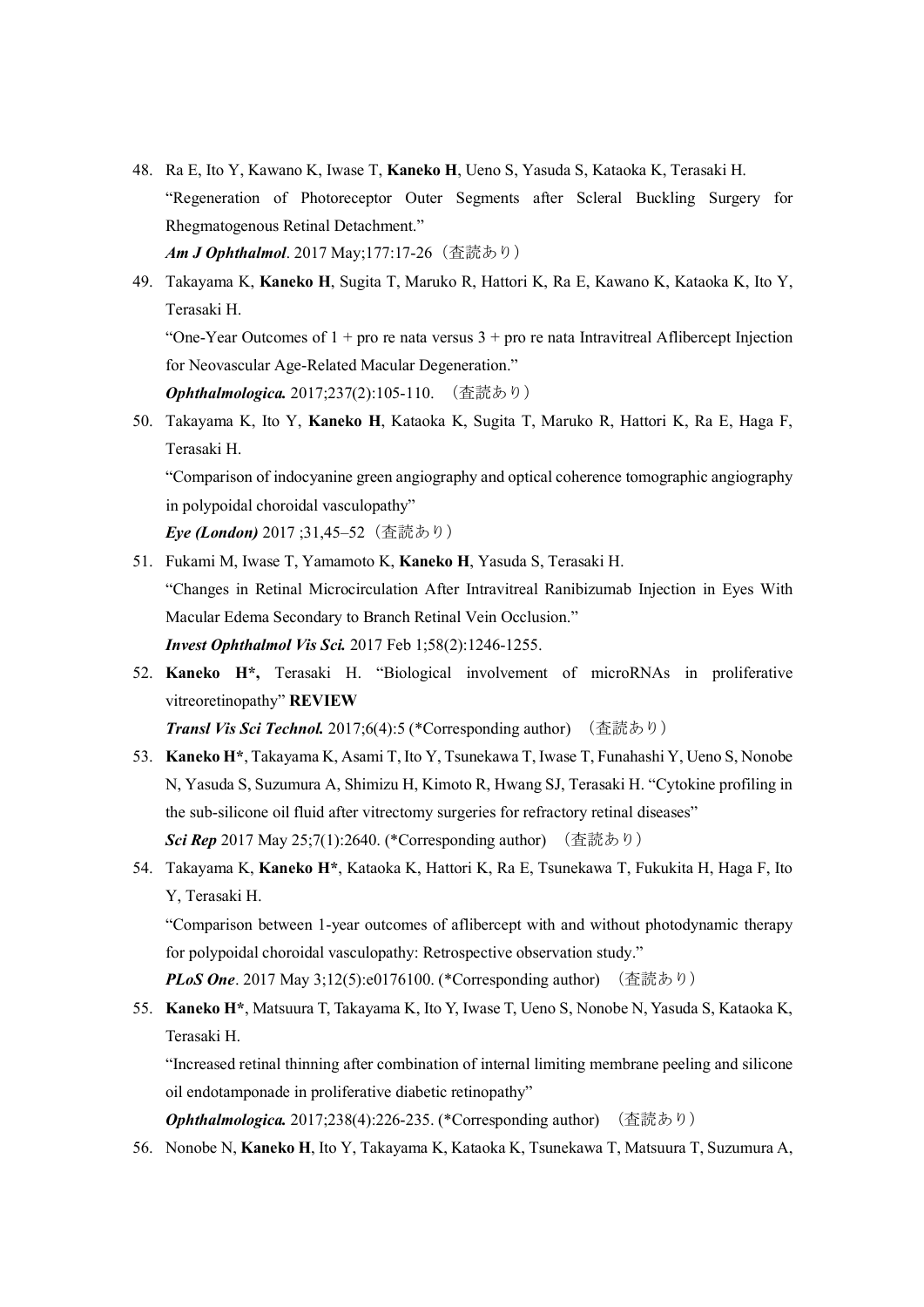Shimizu H, Terasaki H.

"Optical coherence tomography angiography of the foveal avascular zone in children with a history of treatment-requiring retinopathy of prematurity."

*Retina.* 2019 Jan;39(1):111-117. doi: 10.1097/IAE.0000000000001937. (査読あり)

57. Horio J, **Kaneko H\***, Takayama K, Tuzuki K, Kakihara H, Iwami M, Kawase Y, Tsunekawa T, Yamaguchi N, Nonobe N, Terasaki H.

"Changes in refractive characteristics in Japanese children with Down syndrome."

*Jpn J Ophthalmol.* 2018 Mar;62(2):231-236. doi: 10.1007/s10384-018-0565-x. Epub 2018 Jan 30. (\*Corresponding author) (査読あり)

58. Takeuchi J, Kataoka K, Ito Y, Takayama K, Yasuma T, **Kaneko H**, Terasaki H. "Optical Coherence Tomography Angiography to Quantify Choroidal Neovascularization in Response to Aflibercept."

*Ophthalmologica.* 2018;240(2):90-98. doi: 10.1159/000487611. Epub 2018 May 8. (査読あ  $\nu$ )

- 59. Fukukita H, Ito Y, Iwase T, **Kaneko H**, Yasuda S, Kataoka K, Terasaki H. "Inner macular changes after vitrectomy with internal limiting membrane peeling for rhegmatogenous retinal detachment: Similarity With Alport Syndrome." **Retina.** 2019 Dec;39(12):2332-2340 doi: 10.1097/IAE.0000000000002310. (査読あり)
- 60. Kataoka K, Takeuchi J, Nakano Y, Fujita A, **Kaneko H**, Ito Y, Terasaki H. "Caharacteristics and classification of type 3 neovascularization with B-scan flow overlat and en face flow images of optical coherence tomography." *Retina.* 2018 Oct 9. doi: 10.1097/IAE.0000000000002357. [Epub ahead of print]
- 61. Takayama K, **Kaneko H**, Ito Y, Kataoka K, Iwase T, Yasuma T, Matsuura T, Tsunekawa T, Shimizu H, Suzumura A, Ra E, Akahori T, Terasaki H. "Novel Classification of Early-stage Systemic Hypertensive Changes in Human Retina Based on OCTA Measurement of Choriocapillaris." *Sci Rep.* 2018 Oct 11;8(1):15163. doi: 10.1038/s41598-018-33580-y. (査読あり)
- 62. Makin RD, Apicella I, Nagasaka Y, **Kaneko H**, Turner SD, Kerur N, Ambati J, Gelfand BD. "RF/6A Chorioretinal Cells Do Not Display Key Endothelial Phenotypes." *Invest Ophthalmol Vis Sci.* 2018 Dec 3;59(15):5795-5802. doi: 10.1167/iovs.18-25215.(査読 あり)
- 63. Yamada K, **Kaneko H\***, Tsunekawa T, Shimizu H, Suzumura A, Namba R, Takeuchi J, Kataoka K, Takayama K, Inoue M, Ito Y, Terasaki H.

"Silicone oil-associated retinal light exposure under a surgical microscope."

*Acta Ophthalmol.* 2019 Aug;97(5):e742-e746 doi: 10.1111/aos.14038. (\*Corresponding author) (査読あり)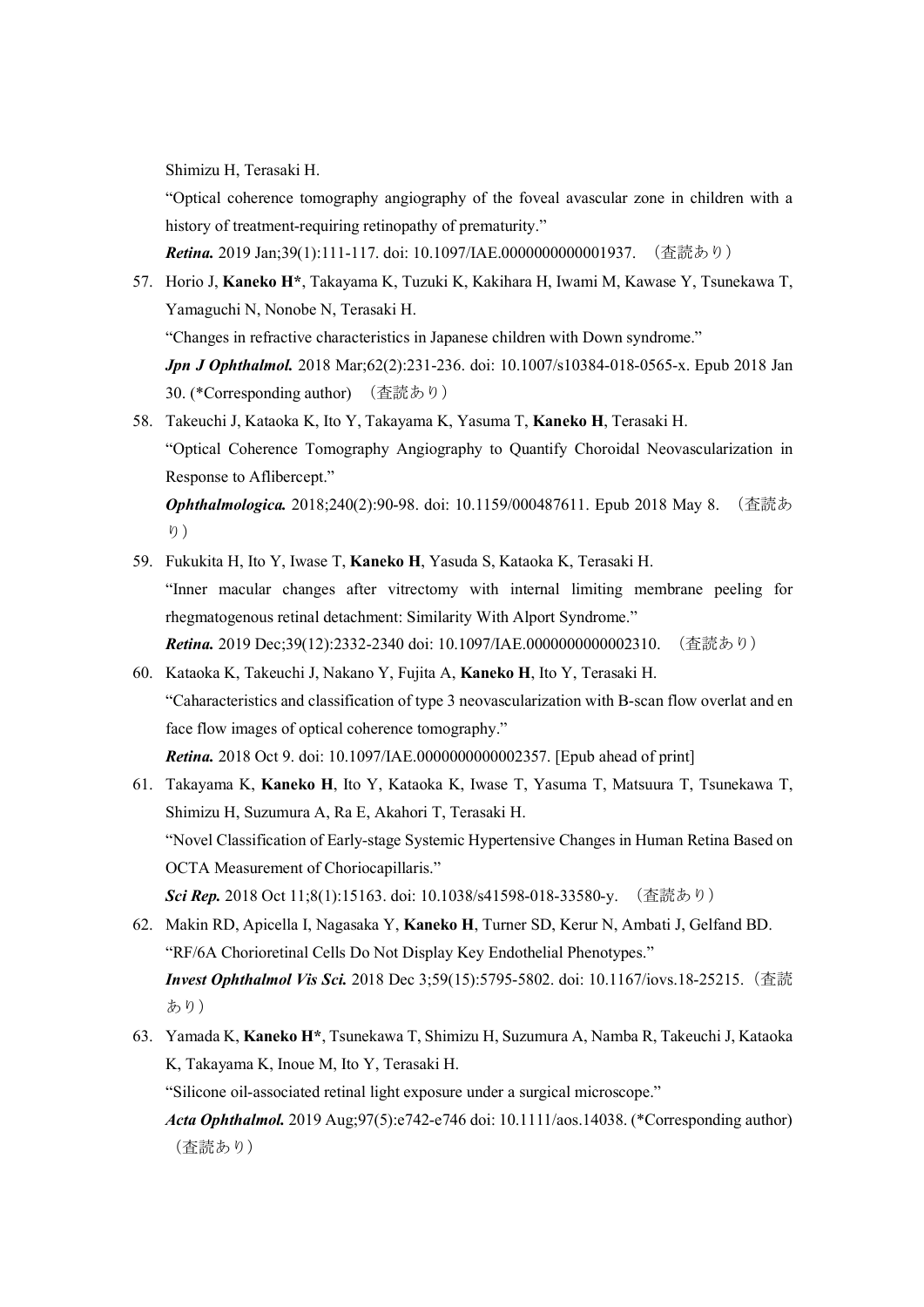- 64. Shimizu H, **Kaneko H\***, Suzumura A, Takayama K, Namba R, Funahashi Y, Kataoka K, Iwase T, Hwang SJ, Ito S, Yamada K, Ueno S, Ito Y, Terasaki H. "Biological Characteristics of Subsilicone Oil Fluid and Differences With Other Ocular Humors." *Transl Vis Sci Technol.* 2019 Feb 28;8(1):28. doi: 10.1167/tvst.8.1.28. (\*Corresponding author) (査読あり)
- 65. Nakano Y, Kataoka K, Takeuchi J, Fujita A, **Kaneko H**, Shimizu H, Ito Y, Terasaki H. "Vascular maturity of type 1 and type 2 choroidal neovascularization evaluated by optical coherence tomography angiography."

*PLoS One*. 2019 Apr 29;14(4):e0216304. doi: 10.1371/journal.pone.0216304. (査読あり)

66. Namba R, **Kaneko H\***, Suzumura A, Shimizu H, Kataoka K, Takayama K, Yamada K, Funahashi Y, Ito S, Nonobe N, Terasaki H.

"In Vitro Epiretinal Membrane Model and Antibody Permeability: Relationship With Anti-VEGF Resistance in Diabetic Macular Edema."

*Invest Ophthalmol Vis Sci*. 2019 Jul 1;60(8):2942-2949. doi: 10.1167/iovs.19-26788. (\*Corresponding author) (査読あり)

67. Suzumura A, **Kaneko H\***, Funahashi Y, Takayama K, Nagaya M, Ito S, Okuno T, Hirakata T, Nonobe N, Kataoka K, Simizu H, Namba R, Yamada K, Ye F, Ozawa Y, Yokomizo T, Terasaki H.

"Omega-3 Fatty Acid and its Metabolite 18-HEPE Ameliorate Retinal Neuronal Cell Dysfunction by Enhancing Müller BDNF in Diabetic Retinopathy"

**Diabetes** 2020; 69(4): 724-735. (\*Corresponding author) (査読あり)

68. Matsuura T, **Kaneko H\***, Takayama K, Shibata R, Kataoka K, Ito S, Tsunekawa T, Shimizu H, Suzumura A, Namba R, Ito Y, Murohara T, Terasaki H. "Diacron reactive oxygen metabolites and biological antioxidant potential tests for patients with age-related macular degeneration"

*BMC Ophthalmol* 2020 Feb 18;20(1):56. doi: 10.1186/s12886-020-01334-y. (\*Corresponding author) (査読あり)

69. Ito H, Ito Y, Kataoka K, Ueno S, Takeuchi J, Nakano Y, Fujita A, Horiguchi E, **Kaneko H**, Iwase T, Terasaki H.

"Association between retinal layer thickness and perfusion status in extramacular areas in diabetic retinopathy"

*Am J Ophthalmol*. 2020 Jul;215:25-36.

70. Terao R, **Kaneko H.**

"Lipid Signaling in Ocular Neovascularization."

*Int J Mol Sci.* 2020 Jul 4;21(13):4758. (査読あり)

71. Yamada K, **Kaneko H\***, Shimizu H, Suzumura A, Namba R, Takayama K, Ito S, Sugimoto M,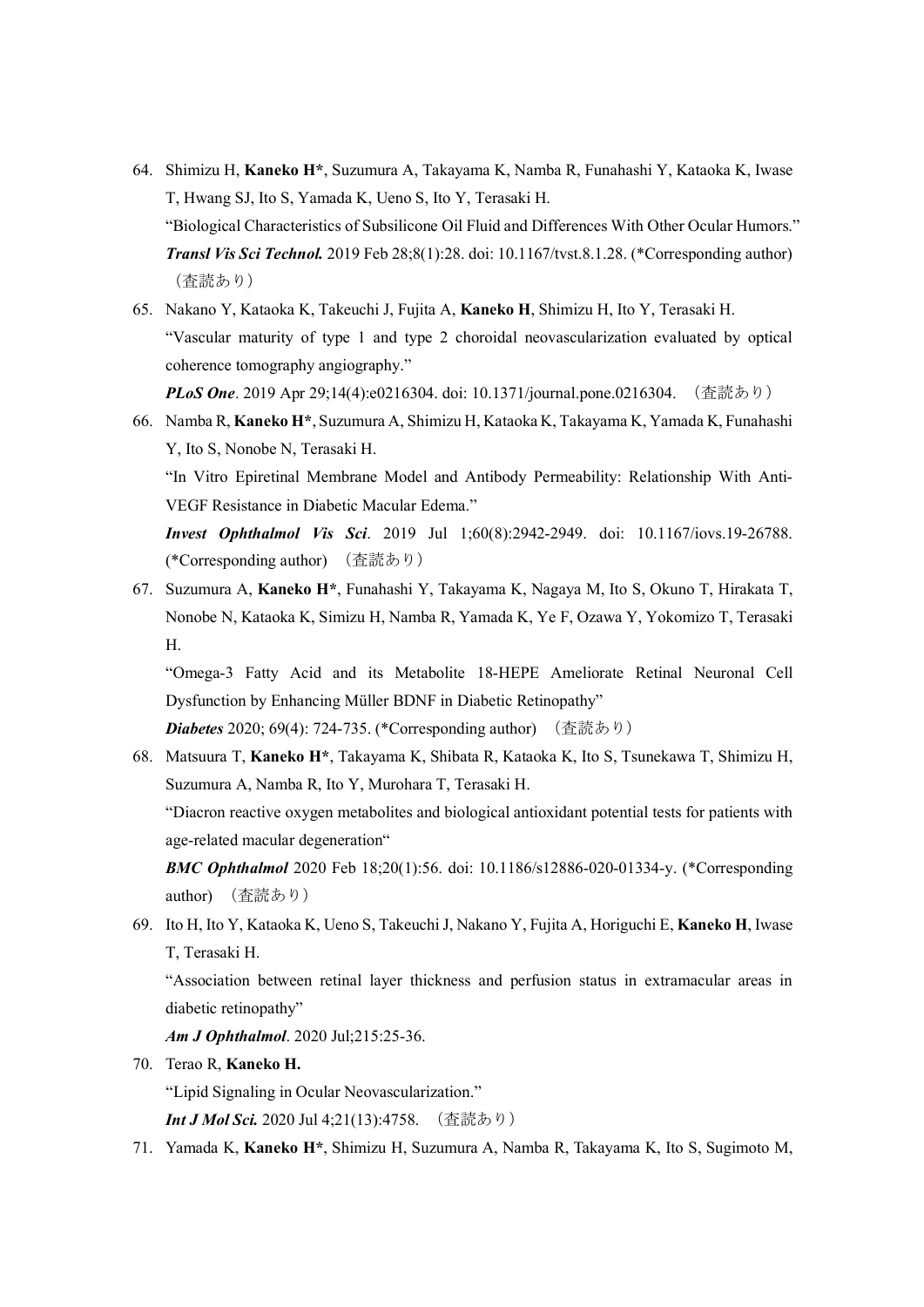Terasaki H.

"Lamivudine Inhibits Alu RNA-induced Retinal Pigment Epithelium Degeneration via Antiinflammatory and Anti-senescence Activities"

Yamada K, Kaneko H, Shimizu H, Suzumura A, Namba R, Takayama K, Ito S, Sugimoto M, Terasaki H.

*Transl Vis Sci Technol.* 2020 Jul 1;9(8):1. doi: 10.1167/tvst.9.8.1. (\*Corresponding author) (査 読あり)

72. Shimizu H, Yamada K, Suzumura A, Kataoka K, Takayama K, Sugimoto M, Terasaki H, **Kaneko H\***.

"Caveolin-1 Promotes Cellular Senescence in Exchange for Blocking Subretinal Fibrosis in Age-Related Macular Degeneration"

*Invest Ophthalmol Vis Sci.* 2020 Sep 1;61(11):21. doi: 10.1167/iovs.61.11.21. (\*Corresponding author) (査読あり)

73. Suzumura A, Terao R, **Kaneko H\***. "Protective Effects and Molecular Signaling of n-3 Fatty Acids on Oxidative Stress and Inflammation in Retinal Diseases" *Antioxidants (Basel).* 2020 Sep 26;9(10):920. doi: 10.3390/antiox9100920. (\*Corresponding

author) (査読あり)

74. Takeuchi J, Kataoka K, Shimizu H, Tomita R, Kominami T, Ushida H, **Kaneko H**, Ito Y, Terasaki H.

"Intra- and Postoperative Monitoring of Autologous Neurosensory Retinal Flap Transplantation for Refractory Macular Hole Associated with High Myopia"

*Retina.* 2020 Oct 16. doi: 10.1097/IAE.0000000000003000. Online ahead of print.

75. **Kaneko H\***, Hirata N, Shimizu H, Kataoka K, Nonobe N, Mokuno K, Terasaki H. "Effect of internal limiting membrane peeling on visual field sensitivity in eyes with epiretinal membrane accompanied by glaucoma with hemifield defect and myopia" *Jpn J Ophthalmol.* 2021 Feb 3. doi: 10.1007/s10384-021-00817-9. Online ahead of print.

(\*Corresponding author) (査読あり)

76. Takashi N, Nakamura A, Kataoka K, Usui Y, Ito Y, **Kaneko H\*.**

"Optical coherence tomography angiography for the diagnosis of granulomatosis with polyangiitis with serous retinal detachment: A case report."

*Medicine (Baltimore).* 2021Feb19;100(7):e24789. doi: 10.1097/MD.00000000000-24789. (\*Corresponding author) (査読あり)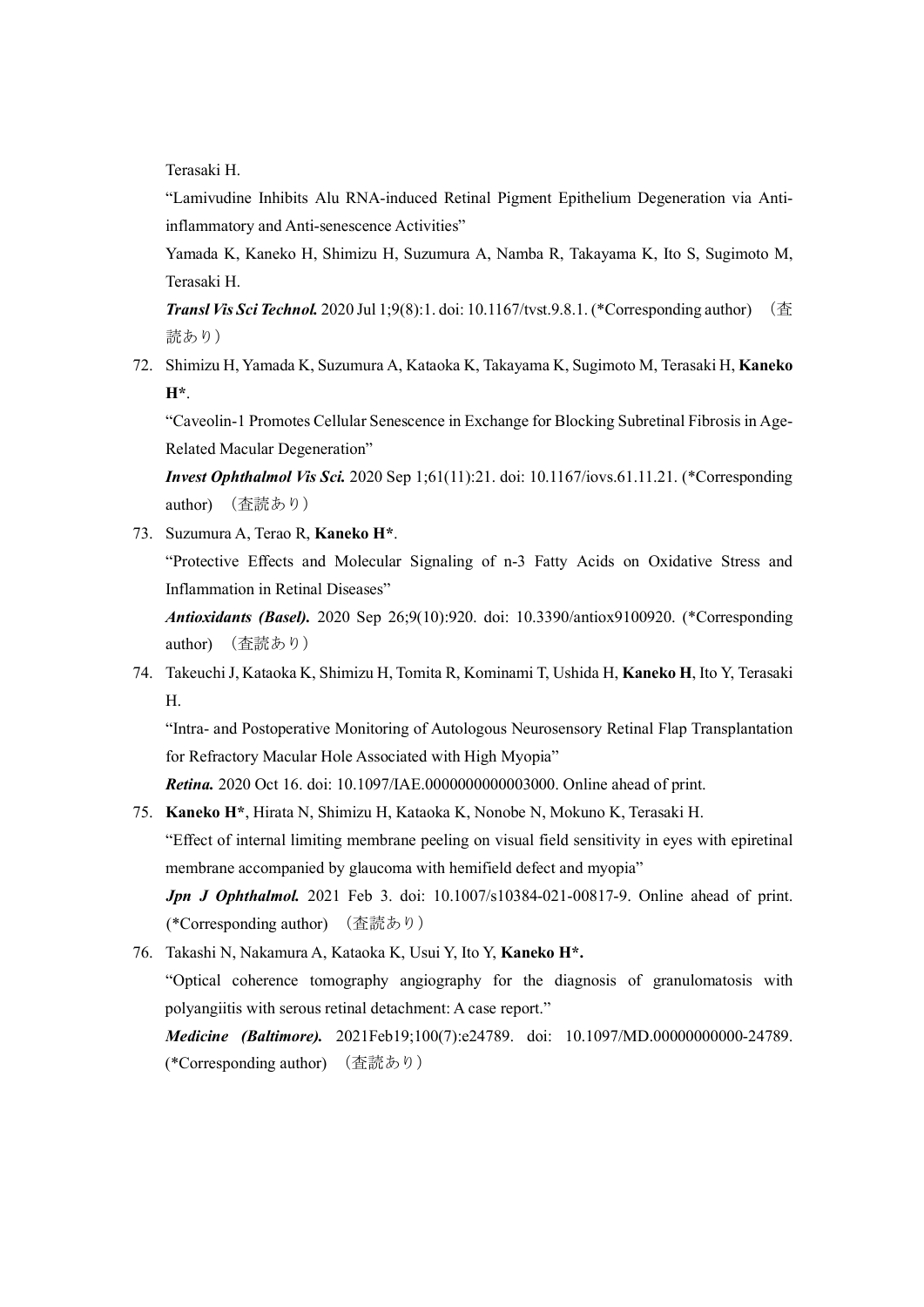#### **Domestic Publications**

1. **Kaneko H**, Murase T. Tomita Y, Nakagawa A, Nomura K, Nakamura S. "Follicular lymphoma complicated with massive bleeding from ileum after rituximab-containng chemoiimunotherapy."

*Jpn J Cancer Clin***.** 2003;49(13):1639-45. (査読あり)

- 2. 小切開硝子体手術における術中サンプル収集方法の検討 (黒川 幸延・兼子 裕規・ 浅見 哲・岩瀬 剛・寺崎 浩子)あたらしい 眼科:31:11:140-642, 2014
- 3. 未熟児網膜症治療の現状と展望寺崎浩子, 高井佳子, 兼子裕規. 現代医学 2006.53(3).419-425
- 4. 萎縮型加齢黄斑変性の原因解明と治療の可能性【兼子 裕規・山下 英俊】あたらしい 眼 科:29(5)641-642 眼科医のための先端医療 137.2012
- 5. 脈絡膜新生血管モデル【兼子 裕規】 臨床眼科 2014 年 10 月号 (増刊号) ( Vol.68 No.11) p370-371 ターゲット別! 画像診断お助けガイド−基本画像から最新モダリティまで
- 6. 兼子裕規:鑑別診断. 吉村長久, 寺崎浩子(編): 眼科臨床エキスパート 網膜剥離と 極小切開硝子体手術. 医学書院、東京, 194-203, 2015
- 7. 平成 27 年度日本眼科学会学術奨励賞 受賞論文総説 "加齢黄斑変性の新規治療ター ゲットとしてのヒスタミン H4 受容体" 兼子 裕規 日本眼科学会雑誌 2016;120(11);747-753
- 8. 貧血網膜症【兼子 裕規】 眼底疾患パーフェクトアトラス 2017, p326
- 9. 眼科疾患とオートファジー【兼子 裕規】 日本の眼科 2017; 88(2), 5-6
- 10. Retina 施設めぐり(研究室編)【兼子 裕規】Retina Medicine 2017 年秋号(Vol.6 No.2),72- 73
- 11. 基礎研究コラム 5.細胞におけるノンコーディング RNA の役割【兼子 裕規】あたらし い 眼科:34:10:1429, 2017
- 12. 「こんなときどうする 眼外傷<眼球破裂、穿孔性眼外傷> 」【兼子 裕規】 OCULISTA2017;11:24-30
- 13. "強度近視・近視性脈絡膜新生血管患者における腸内細菌叢の分析" 日本眼科学会雑誌, 第 122 巻第 10 号: 733-743,2018, 兼子 裕規, 加地 秀, 伊藤 逸毅, 竹田 綾, 渡辺 論史, 沢井 悠, 寺﨑 浩子
- 14. "網膜疾患と血液中マーカー"【兼子 裕規】 Retina Medicine 2018;7(1);14-17
- 15. "血液・造血器疾患による網膜病変"【兼子 裕規】 眼疾患アトラスシリーズ・後眼部 アトラス, 2019,108-111
- 16. 網膜橋渡し研究アップデート9. "免疫・補体標的療法" 【兼子 裕規】 眼科 2020,62(5).479-481

**Books**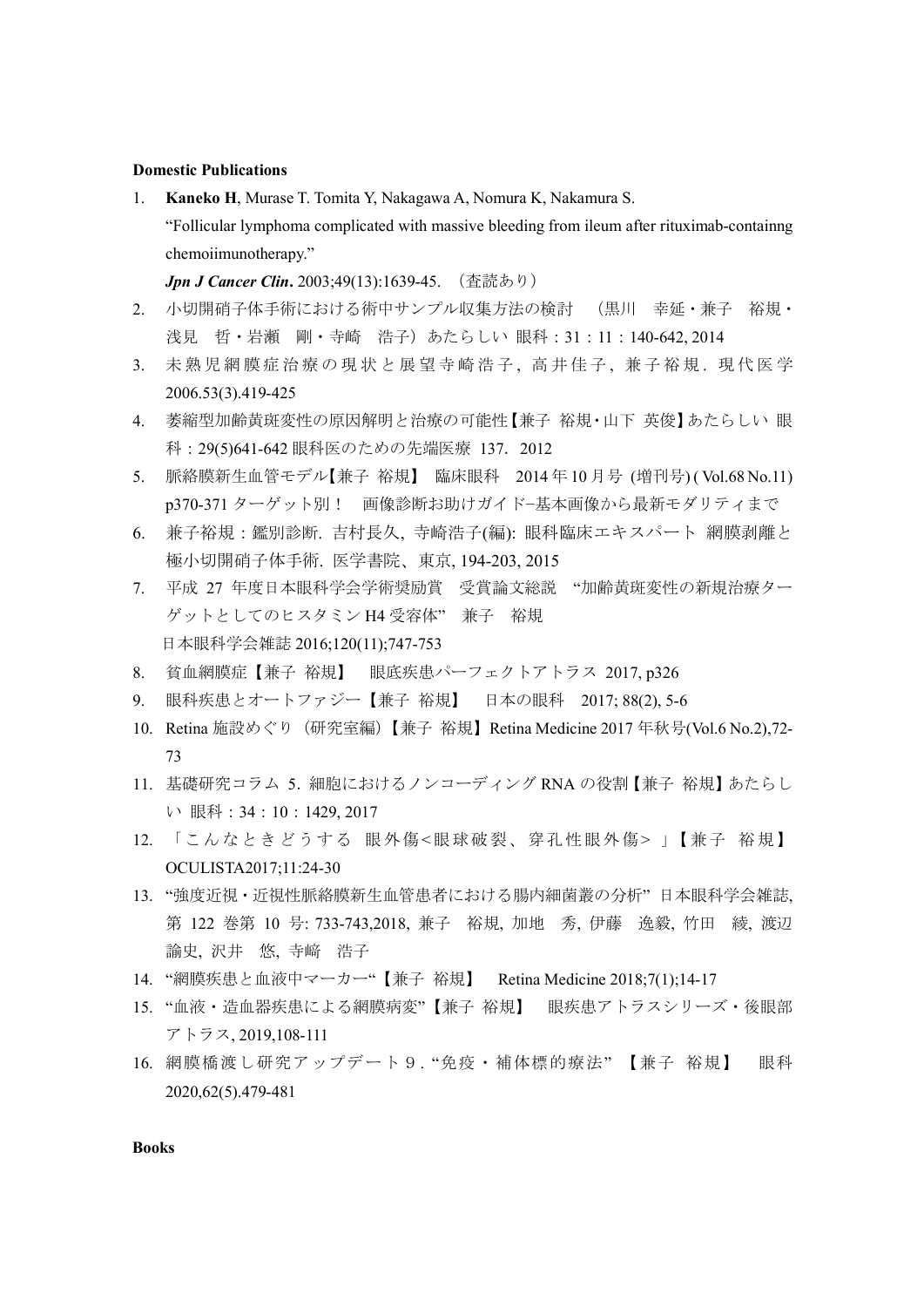1. **Hiroki Kaneko**, Hiroko Terasaki: Age-related macular degeneration In Toyokuni S et al. (ed): Plasma Medical Science. Academic Press, Cambridge,.313-318, 2018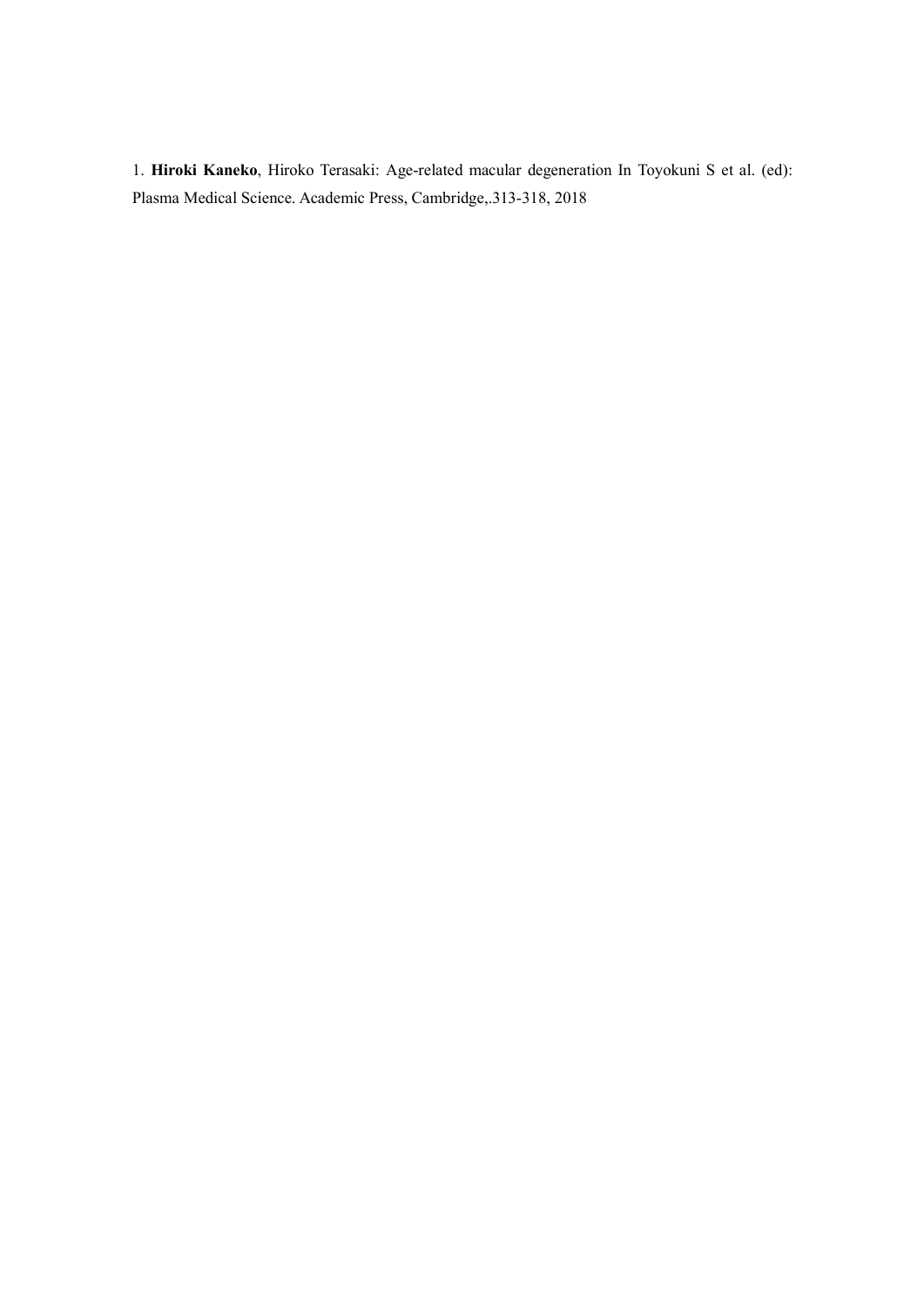#### **<Presentations>**

- 1. "TLR3 Inhibitors Blocks Double Stranded RNA-Induced Retinal Degeneration" ARVO2009 Annual Meeting, Oral presentation
- 2. "RPE of Aged Mice Displays TLR3 Activation and dsRNA Binding Protein Reduction" ARVO 2010 Annual Meeting, Poster presentation
- 3. "Anti-histamine receptor 4 therapy inhibits choroidal neovascularization in mice" ARVO 2013 Annual Meeting, Poster presentation, Seattle, USA, 2013.5
- 4. "田舎町 Kentucky 留学体験記" 招待講演, Alcon Novartis Hida Memorial Award 2014 授 賞セミナー, 日本臨床眼科学会 2014.
- 5. "A new therapeutic target in age-related macular degeneration" Asia-ARVO 2015, Symposium, Molecular Mechanisms in Age-related Macular Degeneration, 2015, 02/16-19
- 6. "Biological change in retinal detachment" Asia-ARVO 2015, Symposium, New Insight for Retinal Detachment, Damage and Treatment, 2015, 02/16-19
- 7. "DICER1 減少による萎縮型 AMD の分子メカニズム" 日本眼科学会総会 2015, シンポ ジウム, 加齢黄斑変性発祥の分子メカニズムと予防戦略, 2015, 04/16-19, 札幌, ロイト ン札幌
- 8. "Histamine receptor H4 as a new therapeutic target for age-related macular degeneration" Symposium, AGE-RELATED MACULAR DEGENERATION, Molecular Targets in Age-Related Macular Degeneration: Beyond VEGF, 13th Congress of the International Ocular Inflammation Society (IOIS), San Francisco, 2015/9/25-27
- 9. "Dry AMD: Potential Therapeutic Targets" Asia-Pacific Academy of Ophthalmology Congress, Taipei Symposium, Age-Related Macular Degeneration: Anti-VEGF and Other Treatment, 2016/3/24- 27.
- 10. "ドライ AMD 診療のアップデート"

第 5 回 Tokai Retinea Seminar, 教育講演, 2017/5/25, Nagoya

- 11. "Cytokine profiling in the sub-silicone oil fluid after vitrectomy surgeries for refractory retinal diseases" EURETINA Congress 2017, 2017/9/7-10, Barcelona
- 12. "酸化ストレスマーカーが示す AMD とサプリメンテーション" ランチョンセミナー: AMD リスクを食生活・栄養素から考え直す, 第 71 回日本臨床眼科学会, 2017/10/12-15, 東京
- 13. "バックリング手術に必要な準備" インストラクションコース, 網膜復位術の基本と極 意, 第 71 回日本臨床眼科学会, 2017/10/12-15, 東京
- 14. Hiroki Kaneko, Hideyuki Shimizu, Taichi Tsunekawa, Takeshi Iwase, Toshiyuki Matsuura,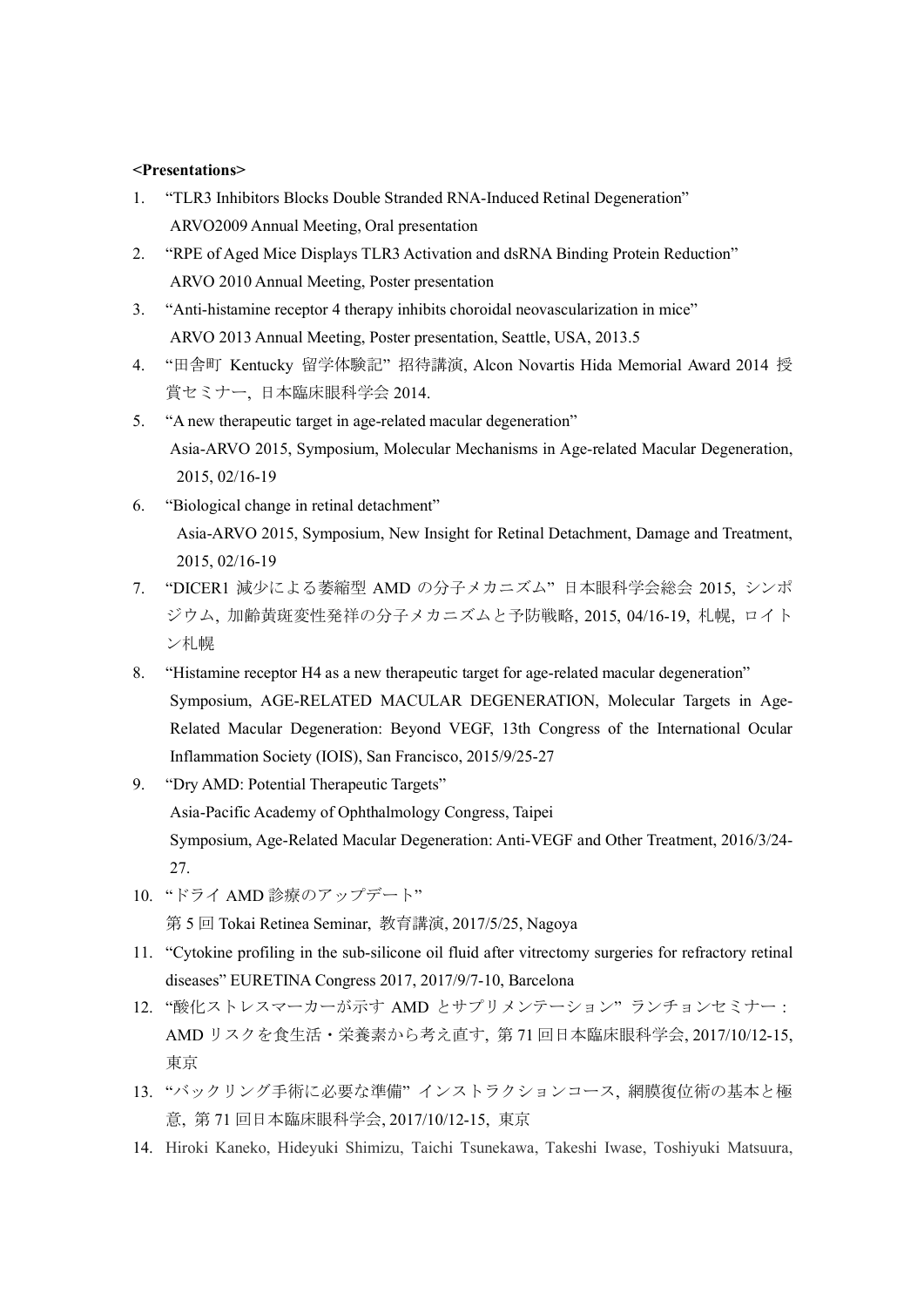Ayana Suzumura, Rina Namba, Hiroko Terasaki : The relationship between inflammatory cytokines in the sub-silicone oil fluid and retinal thickness in eyes with proliferative vitreoretinopathy and proliferative diabetic retinopathy.(Poster) ARVO 2018 Annual Meeting. Honolulu, USA

- 15. "加齢黄斑変性に対するバイオ医薬と高騰する医療費"第 28 群馬眼科フォーラム, 2018/11/2, 前橋
- 16. "免疫・補体経路と網膜疾患"インストラクションコース, 網膜橋渡し研究アップデート 2018, 第 72 回日本臨床眼科学会, 2018/10/11-14, 東京
- 17. "Possible causes of silicone-oil related vision loss in RD and PVR" Symposium"Management of Retinal Detachment and PVR" The 12th Asia-Pacific Vitreo-retina Society (APVRS) Congress, 2018/12/14-16, Seoul,
- 18. "Possible mechanism of silicone-oil related vision loss in intractable retinal diseases" Paper"Management of Retinal Detachment and PVR" ARVO Annual Meeting 2019, 2019/4/27-5/2, Vancouver
- 19. "加齢黄斑変性のバイオマーカー"

Global Ocular Inflammation Workshop (GOIW) 2019, 2019/6/28-30, Sapporo, 眼炎症教育プログラム, セミナー1「炎症病態・サイトカイン」

- 20. "マロンジアルデヒドと加齢黄斑変性" 第 39 回日本眼薬理学会, 2019/9/14-15, 名古屋 シンポジウム1「バイオマーカー」
- 21. "シリコーンオイルの生理" 第 73 回臨床眼科学会, 2019/10/24-27, 京都 シンポジウム16「手術から学ぶ網膜生理」
- 22. "脱臼 IOL をそのまま逢着した手術後に PVR を惹き起こした症例" 第59回日本網膜硝子体学会総会, ランチョンセミナー「白熱!硝子体俱楽部-Round4-」 2020/11/27, 福岡
- 23. "硝子体術者に相性が良い緑内障デバイスと手術の考え方" 第 59 回日本網膜硝子体学会総会, イブニングセミナー「硝子体手術 My Way III -私が 愛用する surgical instrument-」2020/11/27, 福岡
- 24. "手術と科学で考える網膜診療と緑内障診療のマッチング " 第 22 回沖縄眼研究フロンティア, 2021/1/30, 那覇 (Webinar)
- 25. "シリコーンオイルによる網膜フェロトーシス" 第 125 回日本眼科学会総会, 2021/4/8-11, 大阪 一般演題「網膜硝子体手術 I」
- 26. "硝子体同時手術における IOL 選択基準の変遷" 第 125 回日本眼科学会総会, 2021/4/8-11, 大阪 ランチョンセミナー18, スペシャリストの眼内レンズ〜こだわりの基準と IOL 選択〜